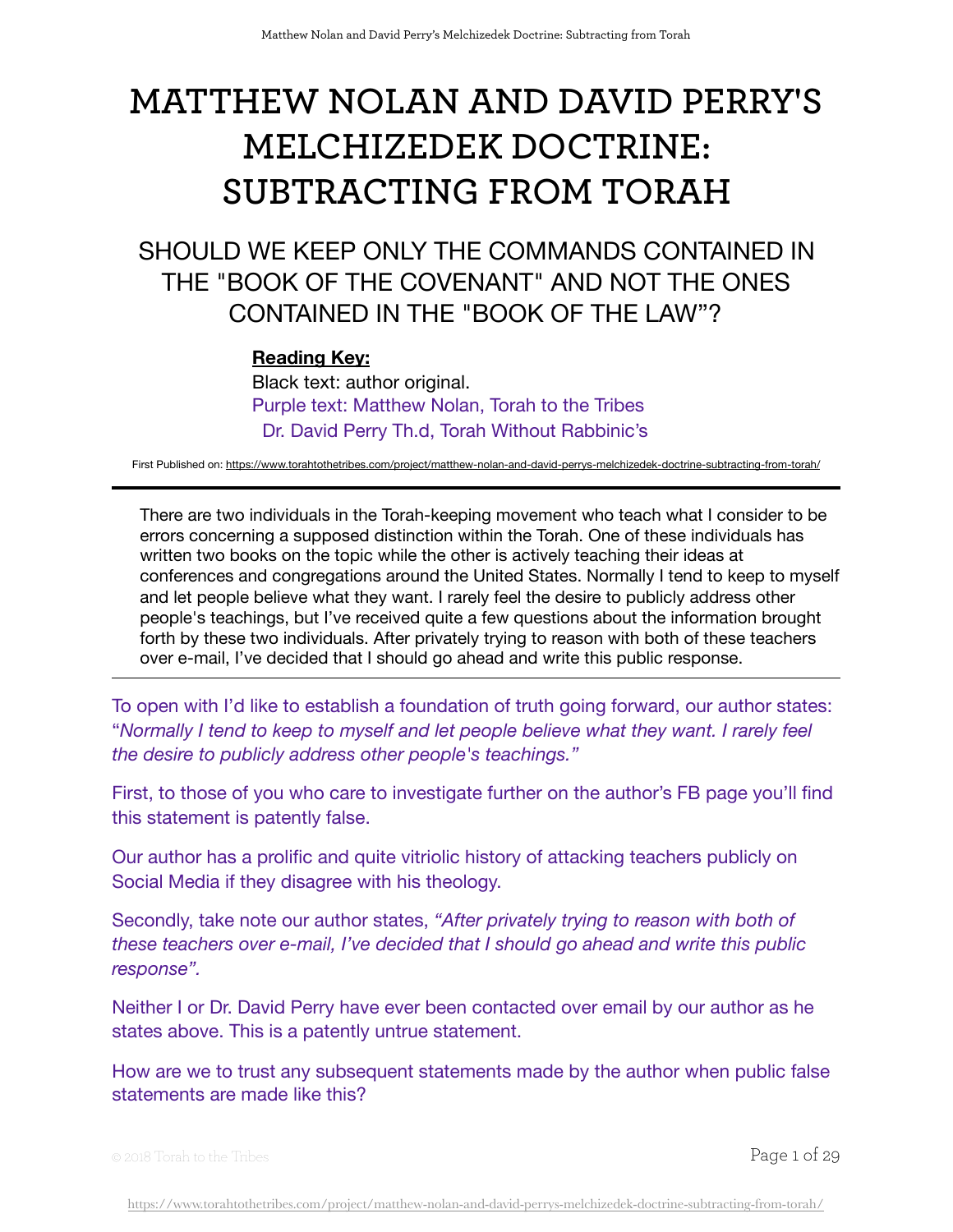Right for the outset this title is a dead give away – It presupposes that the "Book of the Covenant" and the "Book of the Law" are the same – They are Not! It also presupposes that the content of these two are the same – They are Not! Melchizedek values and issues (including "Book of the Covenant" Exodus 19:5-24:8) are peppered throughout the "Book of the Law" (Exodus 24:12 thru Deuteronomy 31:26) but still stand in their respective original Melchizedek place (Genesis 1:1 thru Exodus 24:8-11).

If the book of the covenant and the book of the law are one and the same as our author assumes, then what 'Torah' sanctioned change of law does our author actually recognize? Throughout this article the author takes the position of a 'NO change of law' which is a contradiction to the written Word of both the Old Testament & New Testament (Genesis 49:10 & Hebrews 7:12).

Adding 'Jesus' to Judaism is not the answer and is rejected by both Christianity and Judaism itself.

The authors position is one of propagating the status quo 'one book theory' accepted by both Christianity and Judaism for the past 2000 years which denies the 'Torah' and 'New Testament' sanctioned *"a change also of the law;"* which leads both religions to draw opposite but equally erroneous conclusions about the redemptive work of Messiah.

Torah to the Tribes position, in contrast, is one of viewing Torah as applicable in its New Covenant administration under Melchizedek Yahusha recognizing *"a change also of the law"* which is uniquely distinct from both Judaism and Christianity. Torah to the Tribes believes this position should be at least studied with merit before being dismissed offhand. *Hebrews 7:12 For the priesthood being changed, there is made of necessity a change also of the law.*

- A. Either the law has changed with Yahusha <OR>
- B. The law was not changed. \*\* If B) is true (which our author believes) then we're left with one of two choices:
- 1. To be lawless (the law in its entirety is done away with, Christianities position a status quo position)
- 2. To be Judaized (the law is unchanged and we're to keep it in its entirety, including animal sacrifices - The Judaizing of 'Jesus' - a status quo position)

I offer a final and third option; *but* it is countingnt on accepting the truth of A):

3. The New Testament has been given as Melchizedek Book of the Covenant-Torah based upon the better promises given to Abraham (Hebrews 8:6 Gk: '*nomotheteō'*, Ephesians 2:12, Galatians 3:16).

# Torah to the Tribes believes A) and 3.

© 2018 Torah to the Tribes Page 2 of 29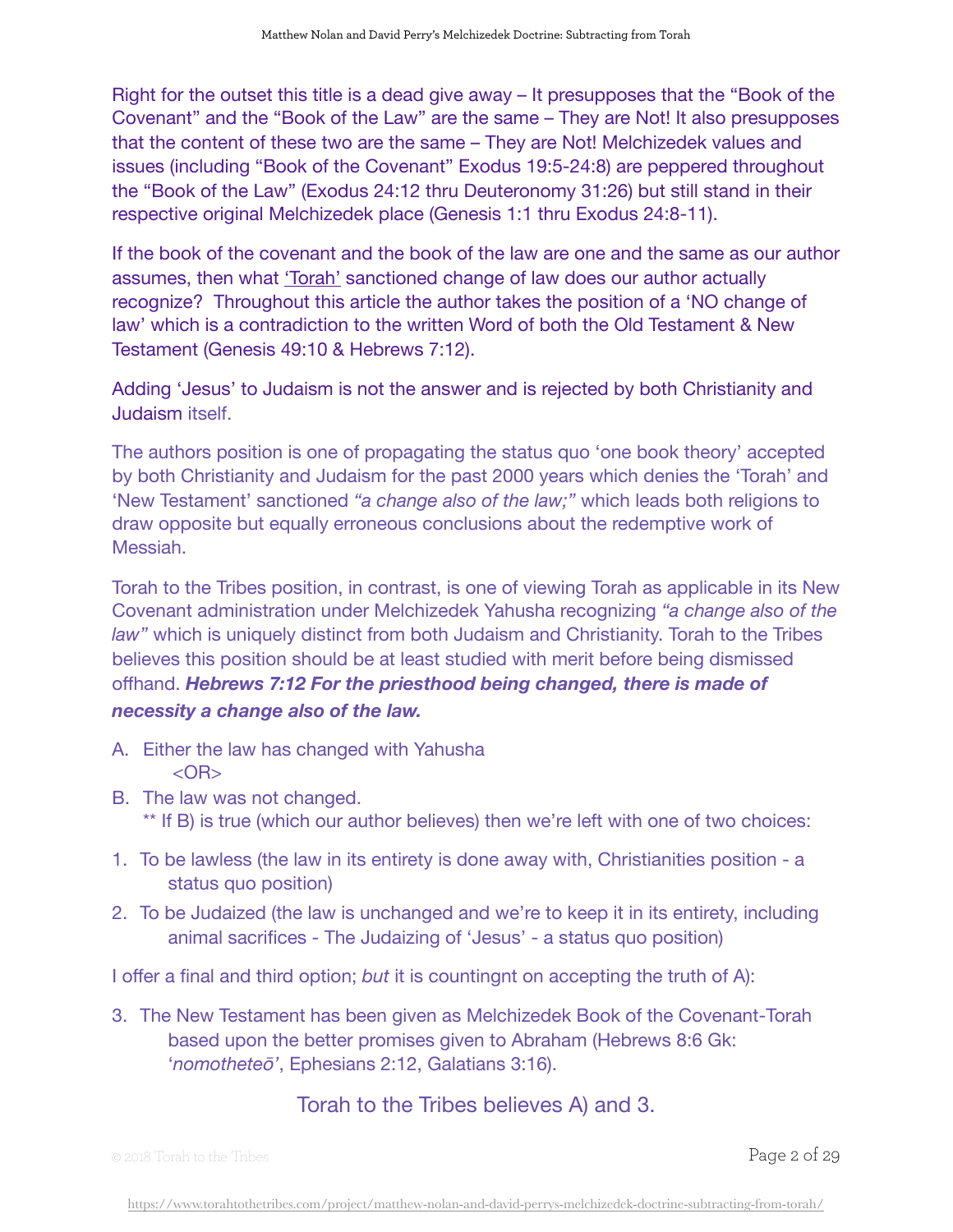We find B), 1. & 2. to be unacceptable, against the written testimony of The Word; either lawless pagan syncretism or Judaizing.

We have chosen the narrow way a) (3): The law has changed, the New Testament has been given as Melchizedek Book of the Covenant-Torah based upon the better promises given to Abraham (Hebrews 7:12, 8:6, Ephesians 2:12, Galatians 3:16).

*Hebrews 8:6 But now hath he obtained a more excellent ministry, by how much also he is the mediator of a better covenant, which was given as torah based upon better promises.* 

Torah to the Tribes believe the bible demands us to thoroughly investigate its language and context; especially in the light of the High Priesthood of Yahusha before we dismiss offhandedly a distinction between the Book of the Covenant and the Book of the law - a distinction in law.

The Exodus 24:7: **Book of the Covenant**: Hebrew: *Sepher* **ספר** *Brit* **ברית** *-* proposed, accepted, blood ratified, and meal confirmed brit given as torah (Hebrews 8:6,10 Greek: *diathēkē*)

Deuteronomy 28:6: **Book of the Law**: Hebrew: *Sepher* **ספר** *torah* **תורה** *-* torah void of a proposal, acceptance, blood ratification and covenant confirming meal (NT Greek: *nomos*)

Linguistically, textually we have unconnected and disparate words in the Masoretic Text, Septuagint and New Testament - three textual witnesses to these *Sepherim*/ books not being one and the same.

Both are torah: one is Melchizedek covenant; the other is the *"added"* and *"imposed" "school master"* - law.

**Deuteronomy 31:36** *Take this book of the law, and put it in the side of the ark of the covenant of YHWH your Elohim, that it may be there for a witness against thee.* 

*Hebrews 7:11 If therefore perfection were by the Levitical priesthood, (for under it the people received the law,)* 

But the Book of the Covenant law/torah was given at Sinai in Exodus 19-24 before there was ever a Levitical priesthood. So another; separate and distinct law (the book of the law) was given as a result of the Levitical Priesthood; which was a result of the Golden Calf breach.

© 2018 Torah to the Tribes Page 3 of 29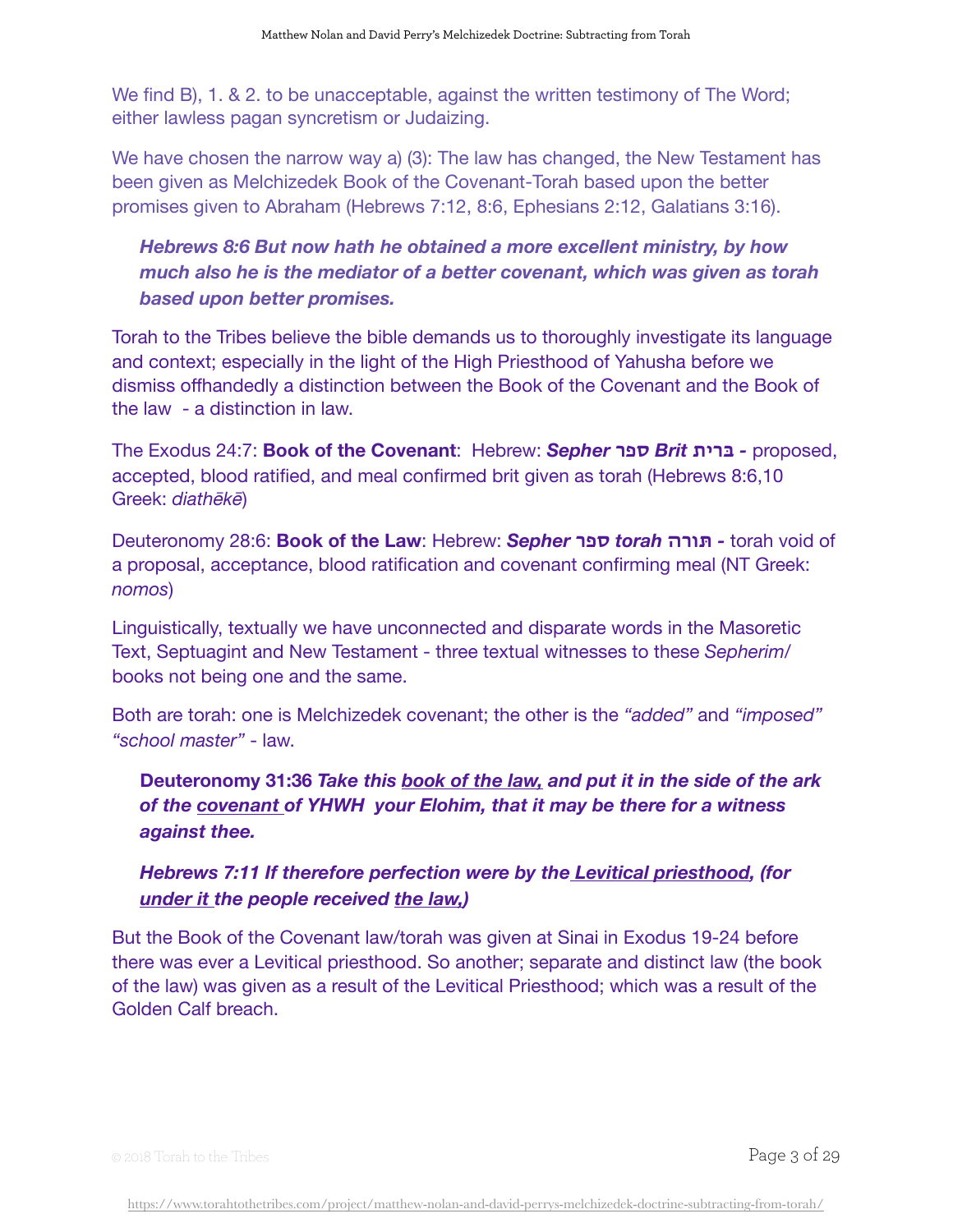*Hebrews 7:12 For the priesthood being changed, there is made of necessity a change also of the law.* 

*Galatians 3:10 For as many as are of the works of the law are under the curse: for it is written, Cursed is everyone that continueth not in all things which are written in the book of the law to do them.* 

*Galatians 3:12 And the law is not of faith: but, The man that doeth them shall live in them.* 

But in Exodus 19.8 & Exodus 24:3 the children of Israel answered; "all that יהוה has spoken we will do." and they accepted the Book of the Covenant law IN FAITH, so Galatians 3:12 CANNOT be referring to Book of the Covenant but a SEPARATE law that was NOT OF FAITH.

The Book of the law wasn't added by faith, but for transgression:

## Galatians 3:19 Wherefore then serveth the law? It was added because of *transgressions.*

A clear distinction in books. A clear distinction in law! One accepted in faith - the book of the covenant.

One imposed for transgressions at the Golden Calf and the added Levitical priesthood - the book of the law, No longer a nation of priests but denigrated to a nation WITH A priest.

*Galatians 3:24 Wherefore the law was our schoolmaster to bring us unto Messiah, that we might be justified by faith. 25 But after that faith is come, we are no longer under a schoolmaster.* 

*Romans 3:21 But now the righteousness of Elohim (Malki-Tzadik) without the law is manifested, being witnessed by the law and the prophets.* 

*Romans 3:31 Do we then make void the law through faith? Elohim forbid: yea, we establish the law. (We establish the Book of the Covenant - law)*

*Hebrews 10:8 Sacrifice and offering and burnt offerings and offering for sin thou wouldest not, neither hadst pleasure therein; which are offered by the law. 9 Then said he, Lo, I come to do thy will, O Elohim. He taketh away the first, that he may establish the second.*

*'First' - 'Second!'* Another clear separation and distinction.

© 2018 Torah to the Tribes Page 4 of 29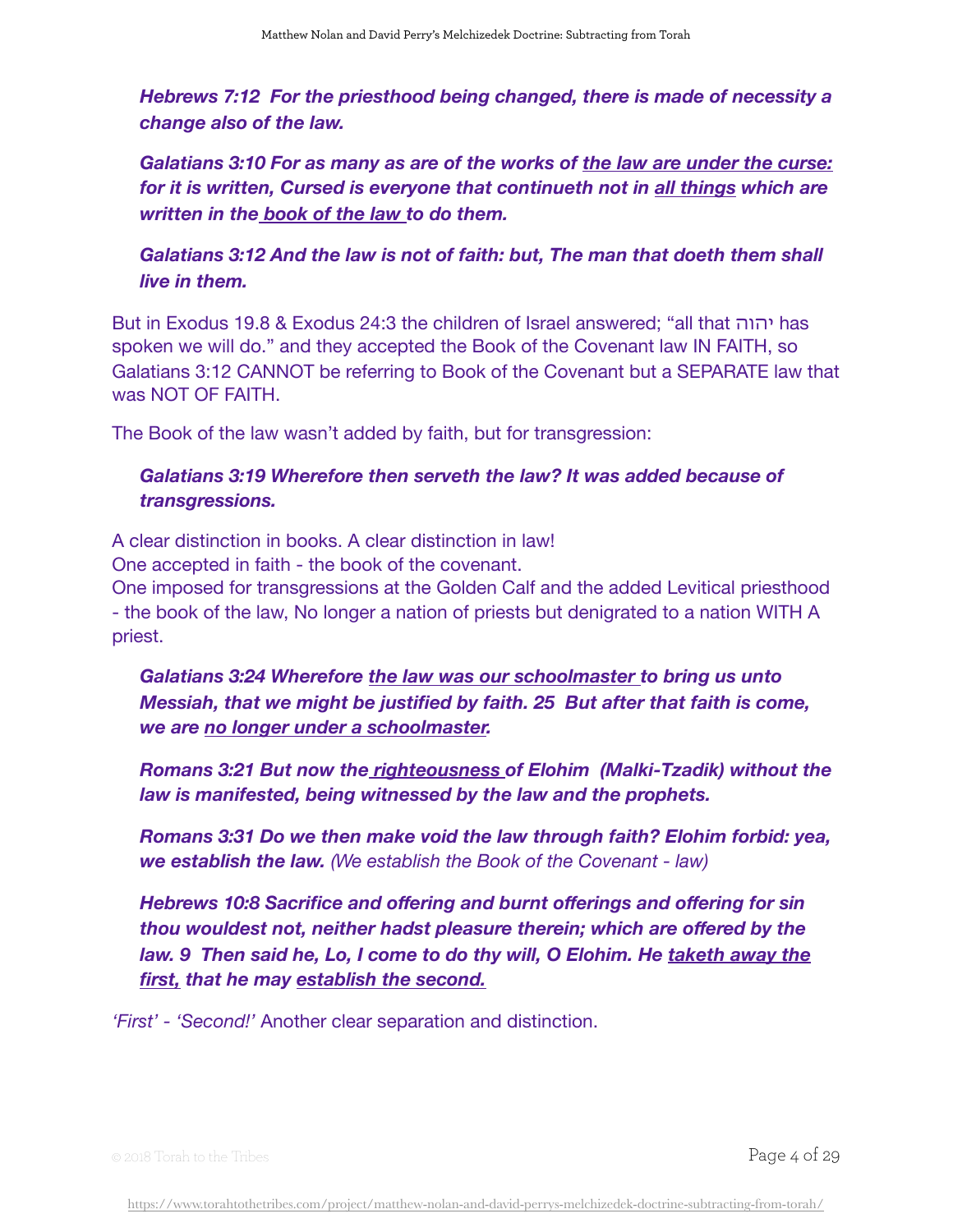The authors claim to have spoken – to me or David Perry is patently false and utterly baseless – Neither I or Dr. Perry have been contacted by the author for an open scholarly discussion our positions or work on this subject to date. The author assumes to assert comment on Dr. David Perry's Books on Doctrinal dissertation that he has not read!

This article is based on my research of Matthew Nolan and David Perry's public teachings on this topic in addition to my e-mail conversations with them.

As stated above neither I or Dr. David Perry have ever had scholarly, investigatory discussion with the author over this subject.

 I focus specifically on their belief that the commands contained in what they define as "the book of the law" are no longer for believers today.

This statement is patently false. Because the author has not contacted either of Dr. Perry or myself he does not understand the polemic and goes about trying to establish a false premise, or a straw man that he can then blow over; leading the reader to a false conclusion. Torah to the Tribes has produced a teaching called "the book of the law" that contradicts the authors statement.

<https://www.torahtothetribes.com/2018/01/20/book-law-part-1/>

You can find out more about their teachings on their websites. David Perry wrote a response to this article, which you can read [here:](https://torahwithoutrabbinics.wordpress.com/2014/11/10/melkizedeq-priesthood-attack-ii/) <https://torahwithoutrabbinics.wordpress.com/2014/11/10/melkizedeq-priesthood-attack-ii/>

## **The Application of Torah**

For those who are unfamiliar with my views concerning the role of Torah in the life of Believers, I'll give a quick summary: I am a Torah-pursuant Christian.

The above statement is a contradiction in terms. The definition of a Christian is not someone who pursues the torah, the author is giving the Christians definition for a Judaizer. Our author has identified himself as a Judaizer.

That means that I follow Messiah Yeshua (Jesus) and I believe that the Bible teaches me to obey the commandments and principles outlined in the Torah (often translated into English as "law") given through the Prophet Moses. Stated more negatively, I *deny* the belief that the Torah is, at best, no longer relevant to Christians, or at worst, a burdensome yoke that was abolished and taken out of the way by Yeshua's death and resurrection.

© 2018 Torah to the Tribes Page 5 of 29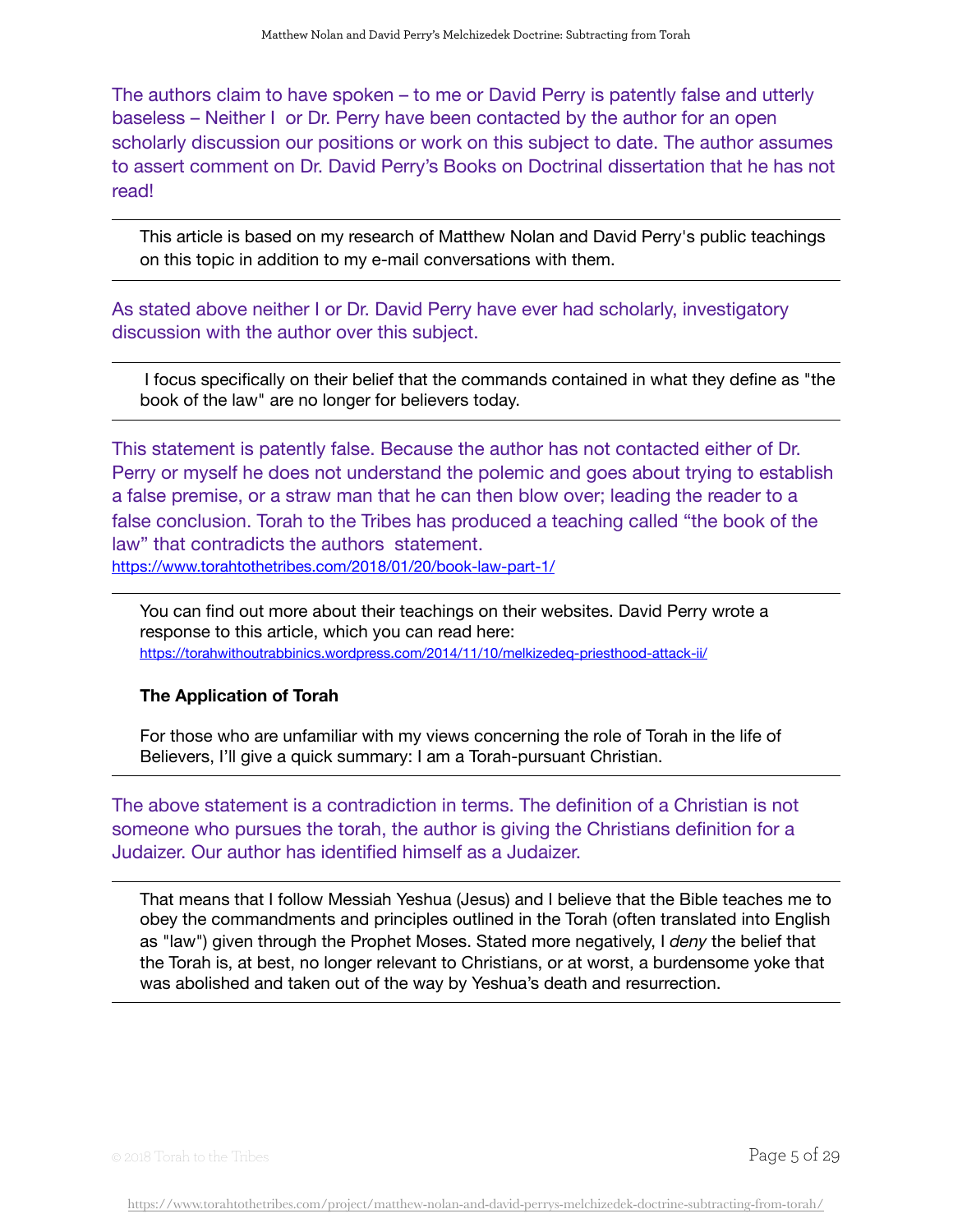Our author denies a change and distinction in law. Genesis 49:10 states there will be a change in the law: *The sceptre shall not depart from Judah, nor a lawgiver from between his feet, until Shiloh come; and unto him shall the gathering of the people be.* Until means impending change, 'a change of law.' that our author denies, which Christianity rightly gives as the definition of a Judaizer or Judaizing.

*Hebrews 7:11 If therefore perfection were by the Levitical priesthood, (for under it the people received the law,) what further need was there that another priest should rise after the order of Melchizedek, and not be called after the order of Aaron? 12 For the priesthood being changed, there is made of necessity a change also of the law.*

According to Yeshua, nothing from the Torah will pass away until heaven and earth passes away (Matthew 5:17-19). Heaven and earth do not pass away until there is no more crying, mourning, pain, nor death (Revelation 21:1-4). We still have crying, mourning, pain, and death; therefore, it follows logically that nothing from the Torah has passed away.

Many aspects of the Torah cannot be kept today due to the fact that the elements required to Biblically observe them do not exist right now. For instance, we cannot observe the commandments concerning sacrifices because there is no Temple in Jerusalem at which to make sacrifices. However, there are many aspects of Torah that we should keep today, such as: the Sabbath, dietary instructions, wearing tzitziyot, and not lying, stealing, coveting, etc. Also, although there are some aspects of the feasts that cannot be observed right now (e.g. sacrifices at the Temple), we keep the memory of the Feasts to the best of our ability while we're not in the land. This would include keeping the annual Sabbaths and rituals associated with the Feast days (such as ridding our homes of leaven during the Feast of Unleavened Bread and fasting during Yom Kippur).

I say all that to make my point that when it comes to figuring out which parts of Torah are applicable for today, it is not a matter of "picking and choosing." It's a matter of whether some things are even possible.

*"Not one Jot and Tittle"* except that which is inconvenient or impractical today. Here the truth comes out; the 'Hebrew Roots Movement' are not *"Torah observant"* at all, in reality, 'Hebrew Roots Movement' is selective in which parts of the Law they do obey. Are there not parts of the Law that require a parapet on your roof, a High Priest and a Temple? What about animal sacrifice? Did YAHWEH become flesh and spill His blood simply to spare people the inconvenience of sacrificing animals?

What about [penalties](https://joyfullygrowingingrace.wordpress.com/2010/08/25/is-law-really-law-without-enforcement/) for those who violate the parts of the law for which the punishment is death? Who will take on the "responsibility" of making sure that [appropriate punishment](https://joyfullygrowingingrace.wordpress.com/2010/08/25/is-law-really-law-without-enforcement/) is administered according to the Law? The apostate Ashkenazi "Jews" who hate Yahusha and want to kill His followers? You'll find no justice administered justly there!

© 2018 Torah to the Tribes  $\overline{P}$   $\overline{P}$   $\overline{Q}$   $\overline{Q}$   $\overline{Q}$   $\overline{Q}$   $\overline{Q}$   $\overline{Q}$   $\overline{Q}$   $\overline{Q}$   $\overline{Q}$   $\overline{Q}$   $\overline{Q}$   $\overline{Q}$   $\overline{Q}$   $\overline{Q}$   $\overline{Q}$   $\overline{Q}$   $\overline{Q}$   $\overline{Q}$   $\overline{Q}$   $\overline{$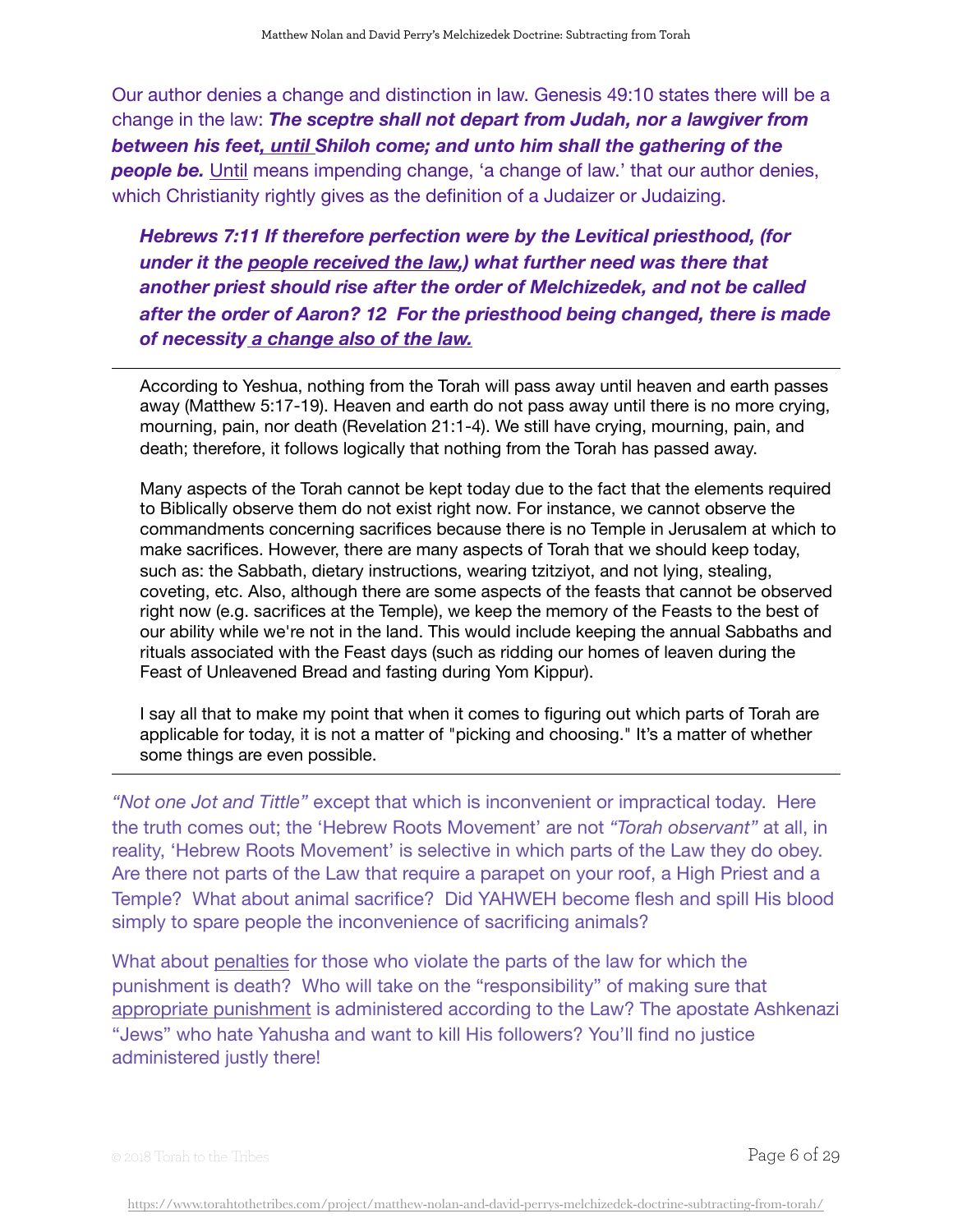The above statement is hypocrisy and picking and choosing no different from the traditional church. Do not Deuteronomy 27:26 and Galatians 3:10 say that *"cursed is everyone who does not continue to do EVERYTHING written in the Book of the Law?"* (Caps mine.)

How is it, in this selective view, that grace exempts one from observing/performing the parts of the Law that one finds inconvenient or impractical today (*animal sacrifices, courts of justice, Niddah after childbirth 40/80 days-Leviticus 12*) but does not exempt one from observing/performing the more palatable parts of the Law (*tzitzit, beards*).

I really wonder how those who lay claim to being "Torah observant" can reconcile these obvious problems with consistency in obedience to the whole Law doctrine.. If you do go ahead and decide to perform sacrifices or build a parapet on your new home to be consistent, then of what use is the Cross?

Have you not left the Cross, rejected the redemptive work of the Blood that was shed there for you by the Lamb of YAHWEH? Yes; you've left the Cross and rejected the redemptive work of the Blood , you've chosen the wrong altar, the wrong sacrifice and the wrong High Priest. And herein lies the great deception: Judaizing!

## *Hebrews 13:9-14*

**9 Be not carried about with divers and strange doctrines. For it is a good thing** *that the heart be established with grace; not with meats, which have not profited them that have been occupied therein. 10 We have an altar, whereof they have no right to eat which serve the tabernacle. 11 For the bodies of those beasts, whose blood is brought into the sanctuary by the high priest for sin, are burned without the camp. 12 Wherefore Yahusha also, that he might sanctify the people with his own blood, suffered without the gate. 13 Let us go forth therefore unto him without the camp, bearing his reproach. 14 For here have we no continuing city, but we seek one to come.*

Following the authors theology to its logical conclusion leads you to animal sacrifices under a Levitical High Priest, on a altar of apostate Ashkenazi "Jews" who hate Yahusha and deny His High Priesthood.

A believer who ends up here is no longer a believer and has *'no right to eat of Yahshua's body and blood'* (John 6). Looking to a carnal Jerusalem and carnal temple and carnal priesthood demonstrates one is still following *'the law of a carnal commandment'* and rejecting *'Yahshua's power of an endless life.'* 

© 2018 Torah to the Tribes Page 7 of 29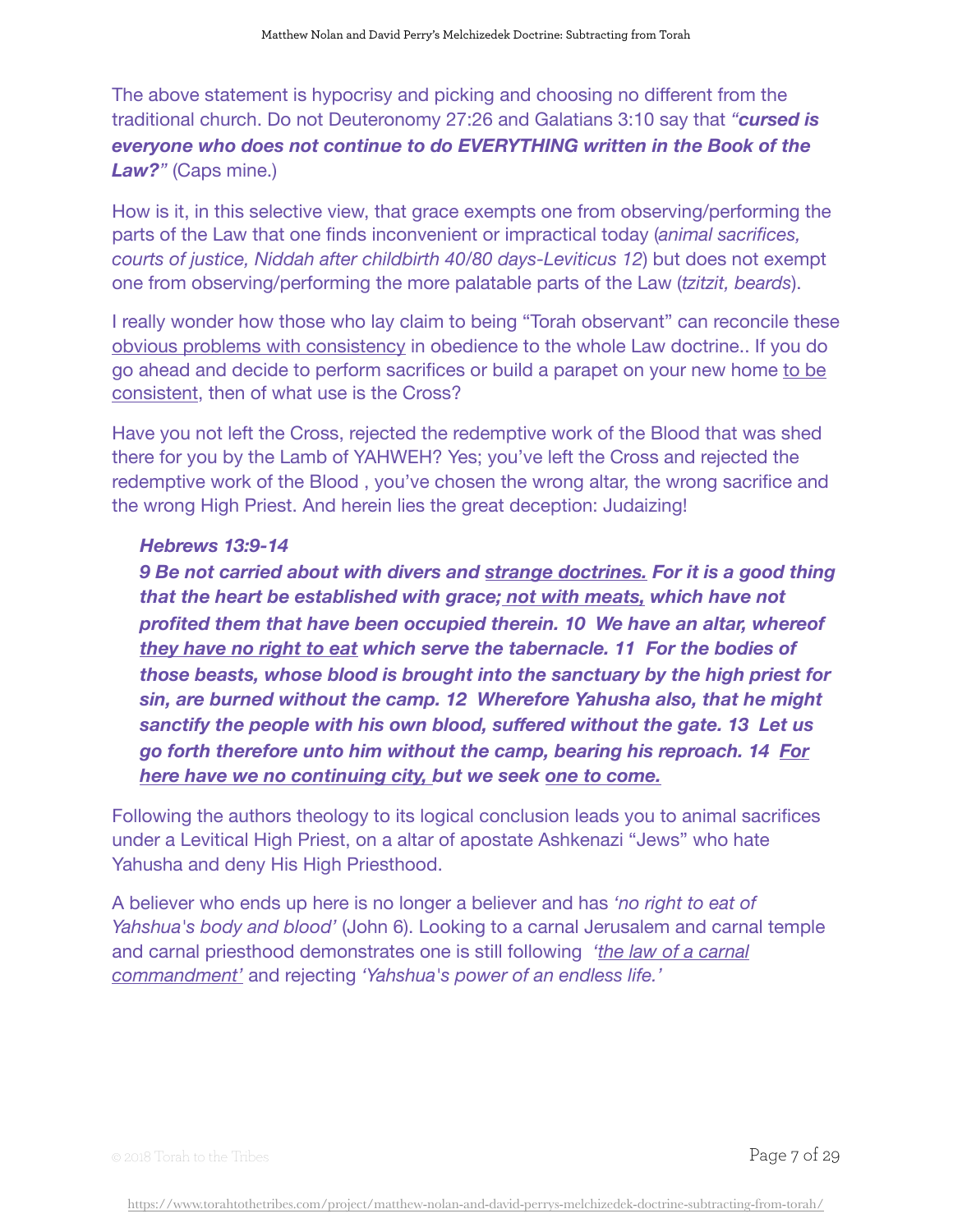## *Hebrews 7:15-18*

*15 And it is yet far more evident: for that after the similitude of Melchisedec there ariseth another priest, 16 Who is made, not after the law of a carnal commandment, but after the power of an endless life. 17 For he testifieth, Thou art a priest for ever after the order of Melchisedec. 18 For there is verily a disannulling of the commandment going before for the weakness and unprofitableness thereof.* 

 A "Jew" living in Israel on a good day could only fulfill about 240 of the so called 613 commandments established by the rabbis. That's because there is no Temple, no Priesthood, and other various excuses. If you do the math on that, it means that a person living in Missouri could probably only fulfill 40 +/- percent of the Law on a very, very good day:

## *James 2:8-10*

*If you truly fulfill the royal Law according to the Scripture, "You shall love your neighbor as yourself," you do well. But if you have partiality you work sin, being reproved by the Law as transgressors. For whoever shall keep all the Law, but stumbles in one, he has become guilty of all.*

To believe that you are keeping the whole torah (which one is clearly, by the authors own testimony not capable of) and then conveniently switching to grace when someone points that out, is a terrible witness for the price that Yahusha paid (*in my personal opinion*).

### *Hebrews 7:11-12*

*Truly, then, if perfection was through the Levitical priestly office (for the people had been given Law under it), why yet was there need for another priest to arise according to the order of Melchizedek and not to be called according to the order of Aaron? For the priestly office having been changed, of necessity a change of law also occurs.*

### *Hebrews 7:18-22*

*For, indeed, an annulment of the preceding command comes about because of its weakness and unprofitableness. For the Law perfected nothing, but a bringing in of a better hope, through which we draw near to Elohim. And by how much it was not without oath-taking; for they truly becoming priests are without oath-taking, but He with oath-taking, through the One saying to Him, The Lord swore, and will not care to change, "You are a priest to the age according to the order of Melchizedek;" by so much Yahusha has become Surety of a better covenant.*

© 2018 Torah to the Tribes Page 8 of 29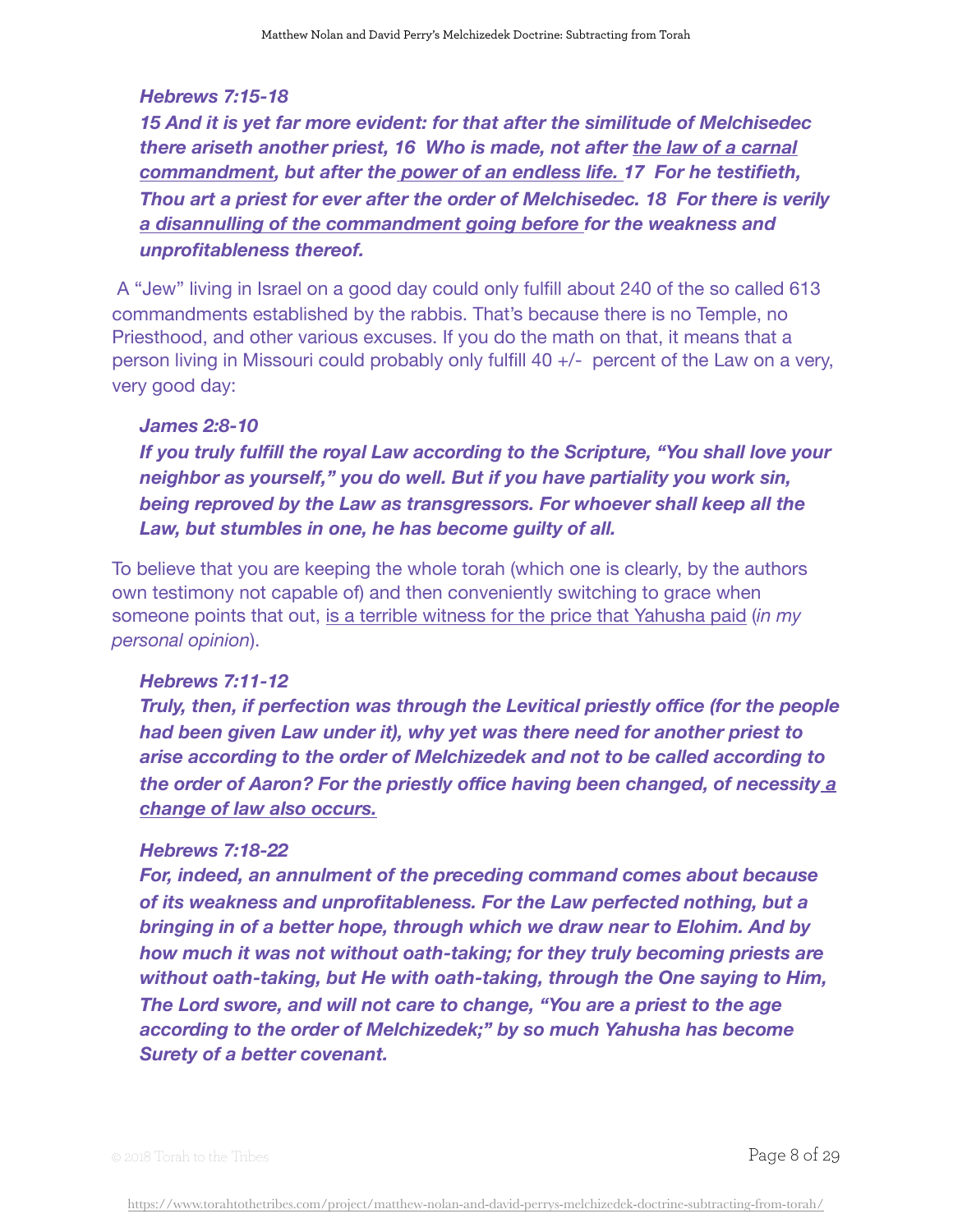The whole Judaizing 'one book' torah doctrine is agenda driven. Those who teach this are alluding to the fact that we are still under the Old, imposed law - the book of the law, with no change (not recognizing the *"until the time of reformation"* clause of Genesis 49:10 & Hebrews 9;10). Since the book of Hebrews proves unequivocally that to be incorrect, many of the Hebrew Roots teachers are now saying that the book of Hebrews is not authentic, and should be removed from the canon. What's next Galatians and Ephesians, Yahusha and the entire N/T? Sadly for thousands this has become their testimony and many in the Hebrew Roots Movement will be held accountable for leading them down that road to destruction.

## *Hebrews 9:8-14*

*8 Animal sacrifices, that could not make him that did the service perfect, as pertaining to the conscience; 10 Which stood only in meats and drinks, and divers washings, and carnal ordinances, imposed on them until the time of reformation. 11 But Christ being come an high priest of good things to come, by a greater and more perfect tabernacle, not made with hands, that is to say, not of this building; 12 Neither by the blood of goats and calves, but by his own blood he entered in once into the holy place, having obtained eternal redemption for us. 13 For if the blood of bulls and of goats, and the ashes of an heifer sprinkling the unclean, sanctifieth to the purifying of the flesh: 14 How much more shall the blood of Messiah, who through the eternal Spirit offered himself without spot to Elohim, purge your conscience from dead works.*

The book of the law was not an agreed to covenant but an imposed law for breaking the book of the covenant at the Golden Calf.

We DO have a legitimate mandate for change from Torah (Genesis 49:10, Exodus 32, Numbers 3:12, Numbers 8:15-17, Joshua 5:5 – and Hebrews 7:11-12 evidences it) a change our author denies – on the reverse side Jews (Rabbinic to Anti-Missionaries) deny a 'change' (like our author) yet act on a change they have NO legitimate Torah mandate for.

The point to understand is Genesis 49:10 – It is not a 'change' OF Torah; to enact the 'change' IN Torah; that has always been right there IN Torah.

The truth of the matter becomes; to refuse the change that has always been there in Torah as prophecy is to 'diminish ought' (jot and/or tittle) from Torah (Matthew 5:17-18; Luke 16:17; Deuteronomy 4:2 & 12:32)! What irony!

To give an analogy, in Missouri there are speed limit laws that apply to certain roads. If a road is under construction and blocked off to traffic, then the speed limit law of that road becomes inapplicable. You can't accuse a law-abiding citizen of Missouri of ignoring the speed limit of that road if they physically can't apply it. In the same way, many of the laws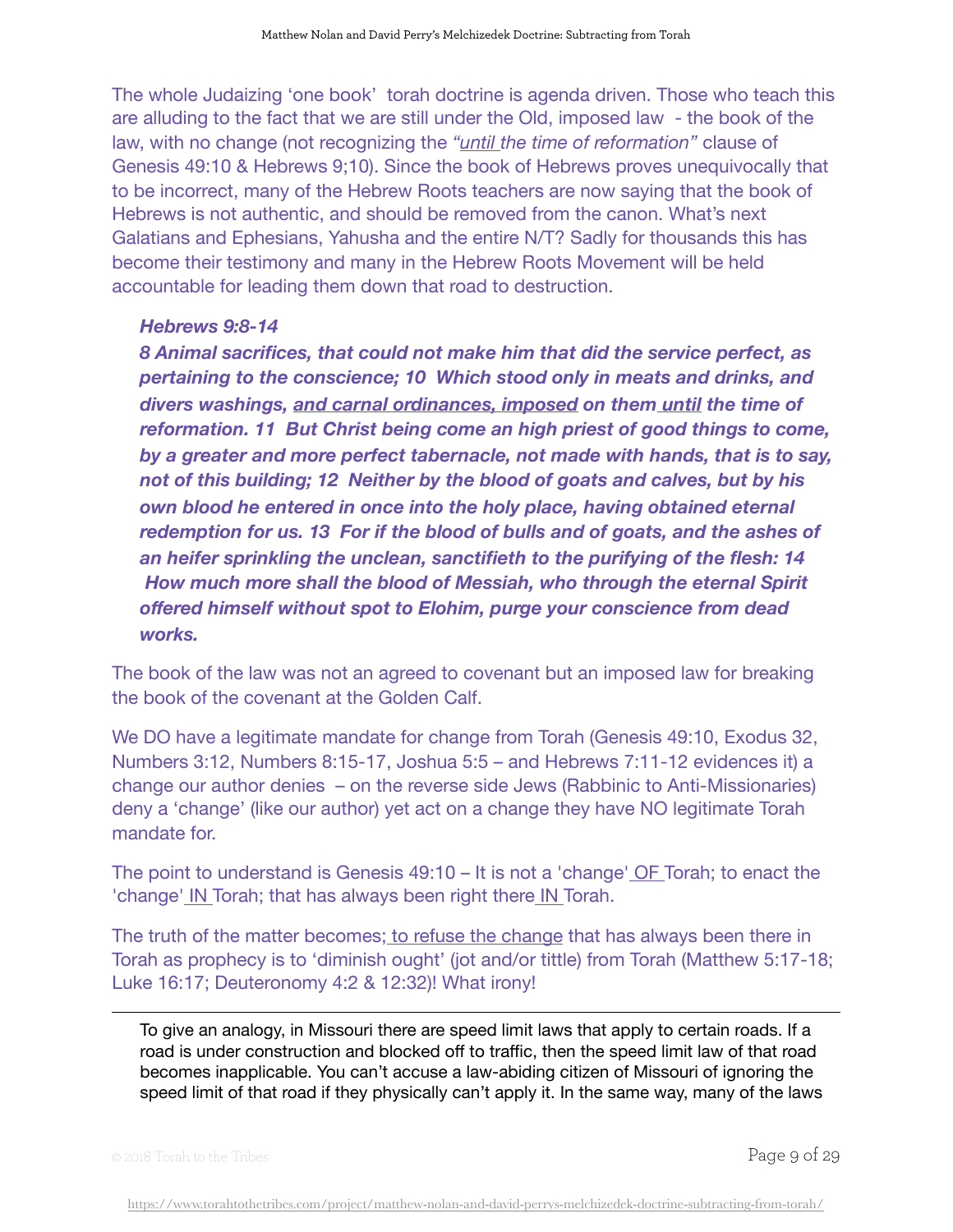in Torah require certain specific elements in order to be properly observed. As stated above, many of those elements do not exist today (e.g. a physical Temple in Jerusalem). Therefore, those particular laws become inapplicable until the road is no longer under construction, so-to-speak. Furthermore, many laws in Torah apply only to specific people. To continue with this analogy, if you don't have a driver's license, then none of Missouri's driving laws apply to you. They apply only to drivers. Much in the same way, Torah gives specific laws to specific people (Priests, Levities, Judges, farmers, women, poor people, rich people, etc.). Therefore, if you are not a Priest or Levite operating within a physical Temple in Jerusalem, or a judge over theocratic Israel appointed by God Himself, then the specific laws given to those groups of people don't apply to you.

One day Yeshua will return and reestablish the Temple in Jerusalem. Israel will be a theocratic government with the Torah as its constitution again. Much of the Torah will apply again at that time, but in the meantime, we can only do the best we can with where we are.

Our author states *"Much of the Torah will apply again …"* Our author admits to a change just not one based upon Genesis 49:10 and Hebrews 7:12. Our authors change is not based upon a torah sanctioned passage or a New Testament passage whatsoever, but a convenient side step because he is aware of the gaping hole in this theology. What change of law will that be based on if not Melchizedek? Even more interesting What law will the omissions be based on if not Levitical?

A New Revelation of Torah?

### **A New Revelation of Torah?**

What is stated above has been my view for the past eight years. I'm used to having to defend my views against "mainstream Christians" who claim that the Torah is fulfilled in Christ, which according to them means that we don't have to keep commands like a literal Sabbath anymore. However, recently the validity of the Torah is being questioned from a different angle. There are two individuals who now are teaching that Torah-pursuant Christians and Messianics, such as myself, are clinging to the "status quo" by holding to our current Messianic theology. It is said that until we accept their new revelation we are rejecting our full inheritance as "Melchizedek priests."

So, what exactly is their "new revelation"?

Correct our author is "clinging to the "status quo" by holding to (your) current Christian – Messianic theology" – All the groups by-and-large take their cue from Yahshua denying Jews (Rabbis to Anti-Missionaries) and bring along a variety of Torah denying / Covenant denying Church baggage.

Our author asks "A New Revelation of Torah?" The point our authors has yet to understand is to remember Torah also states 'that in the witness of two or three the matter is established' (Deuteronomy 19:15/2 Corinthians 13:1). This then is the awareness we must realize – It is not a change 'of' Torah to enact the change 'in'

 $\circ$  2018 Torah to the Tribes  $\bullet$  29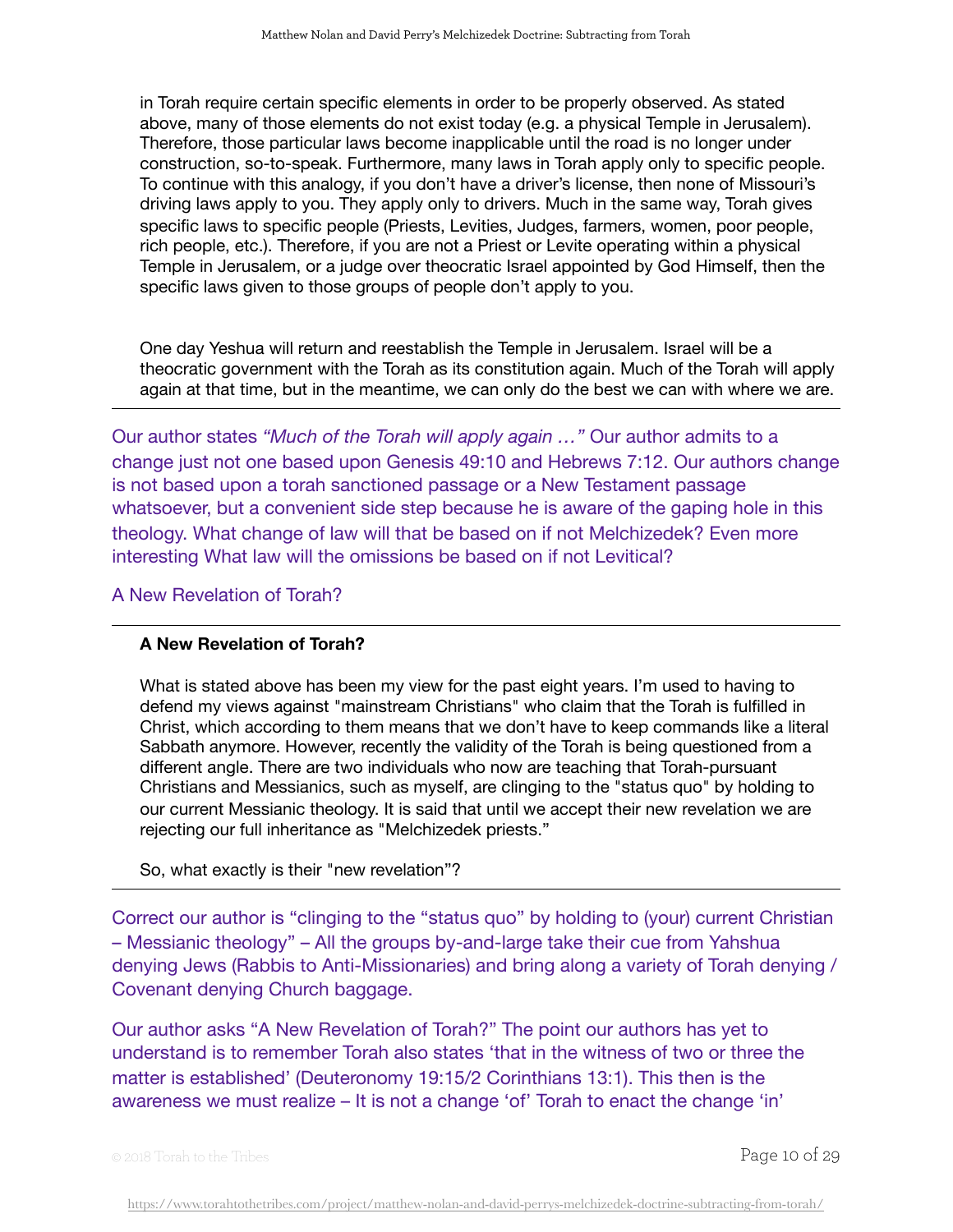Torah; that has in fact always been right there in the pages of Torah i.e. the first five books of Moses. (Genesis 49:10, Galatians 3:19, Hebrews 9:10). The truth of the matter becomes; to refuse the change that has always been there in Torah as prophesy is to 'diminish ought' (jot and/or tittle) from Torah (Matthew 5:17-18; Luke 16:17; Deuteronomy 4:2 & 12:32).

It goes like this: God's original plan was that His people were all supposed to be priests and follow only the commands that are found in "the Book of the Covenant" (apparently in addition to a few other random commands given earlier in Genesis and Exodus for reasons I don't understand). Exodus 19:5-6 are the opening lines of this covenant and it ends when the Covenant is ratified at Exodus 24:8.

The author actually got that one pretty much right except Genesis 1:1 thru Exodus 24:8 has many more issues that are not found in "the Book of the Covenant" yet are still Melchizedek.

Then he took the Book of the Covenant and read it in the hearing of the people. And they said, "All that the Lord has spoken we will do, and we will be obedient." And Moses took the blood and threw it on the people and said, "Behold the blood of the covenant that the Lord has made with you in accordance with all these words. - Exodus 24:7-8

## **Correct!**

Israel broke this Covenant when they made the golden calf (Exodus 32). Since Israel was unfaithful, God was going to wipe them out. However, Moses pleaded for them and God decided not to kill them. Instead, God made a "plan B." The plan B was to establish the Levitical Priesthood. Moreover, God decided to add "the Book of the Law" to the Covenant, which apparently includes all of God's commands contained in Exodus 24:12 – Deuteronomy 31:26.

When Messiah Yeshua died and was resurrected, the Melchizedek priesthood took the place of the Levitical priesthood, and therefore the Book of the Law was removed and taken out of the way. This means that the only commands followers of Yeshua need to keep today are found in the Book of the Covenant. Why? Because that was the original Covenant to which God's people were called as Melchizedek priests (before they forfeited this calling and God made the Levites priests instead and added the Book of the Law). God's commandments that are found in the Book of the Law, plus the entire Levitical priesthood, were apparently only temporary until Yeshua came and replaced the Levitical priesthood with the Melchizedek priesthood.

The authors statement of, *'followers of Yeshua today only need to keep the commands found in the Book of the Covenant',* – This again is not correct – Genesis 1:1 thru Exodus 24:8 has many more issues that are not found in "the Book of the Covenant" (Exodus 19:5 – 24:8) yet are still Melchizedek.

Yahusha has not 'replaced the Levitical priesthood with the Melchizedek priesthood' BUT Reinstated the Melchizedek priesthood to its original place.

© 2018 Torah to the Tribes Page 11 of 29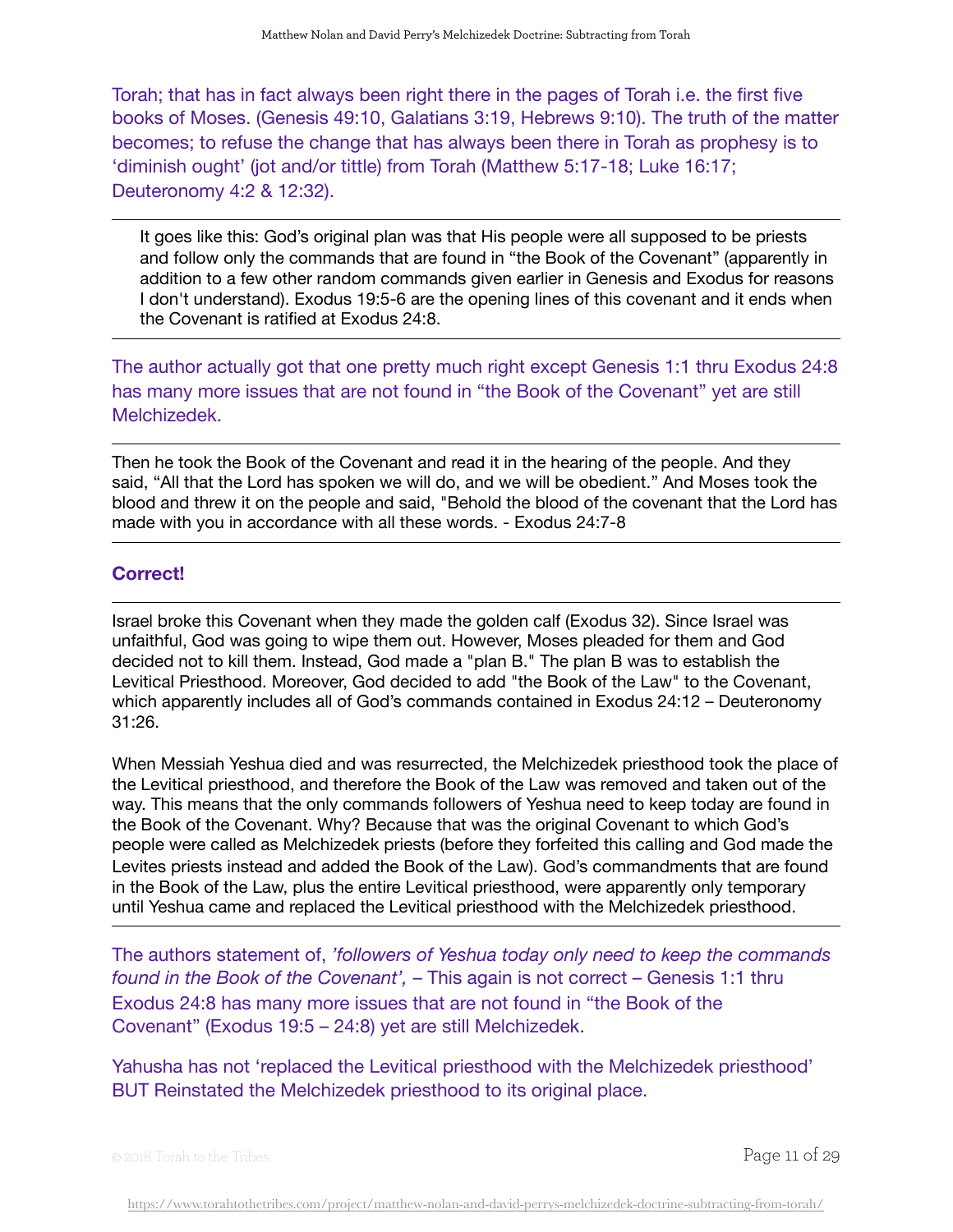From what I can tell, the above hypothesis is simply their attempt at reconciling the difficult passages in the New Testament that seem to speak negatively about the law (Torah). Basically, their view is that any time the New Testament *seems* to say that the law is done away with or burdensome or temporary, it's actually talking about the "Book of the Law" (the commands contained in Exodus 24:12 – Deuteronomy 31:26). Again, according to their view, the Book of the Law was added because of transgression (Galatians 3:19) - specifically the transgression of the golden calf. The Book of the Law was not part of the original covenant. Moreover, it was placed on the side of the ark (Deuteronomy 31:26), it's "against us," it's not any good, and it is now removed and taken out of the way because Yeshua established the Melchizedek priesthood. Therefore, if anyone keeps and teaches the commands contained in the Book of the Law (e.g. wearing tzitziyot or fasting on Yom Kippur), they are living in legalistic bondage and promulgating the religious status quo!

There is much more to be understood concerning Priesthood and Covenant to truly gain an even handed fully-accounted-for assessment – The thing to understand is there are 20 categories of law in the New Testament – which one or ones is Paul talking about?

### **Here are 10 reasons why you should reject this theory**

## **1) The Bible never makes a clear distinction between the Book of the Covenant and the Book of the Law. In fact, sometimes the two titles are used synonymously.**

For example: 2 Chronicles 34 tells us that the "Book of the Law" was found by Hilkiah the priest and brought to King Josiah (vs. 14-21). This same book is called the "Book of the Covenant" when King Josiah reads it to the elders of Judah and Jerusalem (vs. 29-30). The same story is told in 2 Kings 22 & 23 -- the Book of the Law is found (2 Kings 22:8), and the same book is then later called the Book of the Covenant (2 Kings 23:2).

When I brought this point up to the two individuals promoting this theory, they responded by saying that if Hilkiah had found the Book of the Law then he would have also found the Book of the Covenant since they were right next to each other (Deuteronomy 31:26).

## Hilkiah the High Priest found the Book of the Law and thereby the Book of the

Covenant. Why? Because the Book of the Law was in a pocket outside the ark as a witness against them Deut 31:26. If you found one you found the other! This does not prove a synonymous relationship. Hilkiah gave it to Shaphan the sofer who showed it to Melech Josiah. Josiah took a stand for the covenant and reinstituted the Book of the Law Levitical ordinances and Passover sacrifices thereby removing any traces of the Malki-Tzedik Book of the Covenant rites. In his zeal for a return he had to deem anything non Levitical impure.

Our author is reading his ideas into the text with Eisegesus. *Deuteronomy 31.26 Take this book of the law, and put it in the side of the ark of the covenant of the YHWH your Elohim, that it may be there for a witness against thee.*

© 2018 Torah to the Tribes  $\overline{P}$   $\overline{P}$   $\overline{Q}$   $\overline{Q}$   $\overline{Q}$   $\overline{Q}$   $\overline{Q}$   $\overline{Q}$   $\overline{Q}$   $\overline{Q}$   $\overline{Q}$   $\overline{Q}$   $\overline{Q}$   $\overline{Q}$   $\overline{Q}$   $\overline{Q}$   $\overline{Q}$   $\overline{Q}$   $\overline{Q}$   $\overline{Q}$   $\overline{Q}$   $\overline{$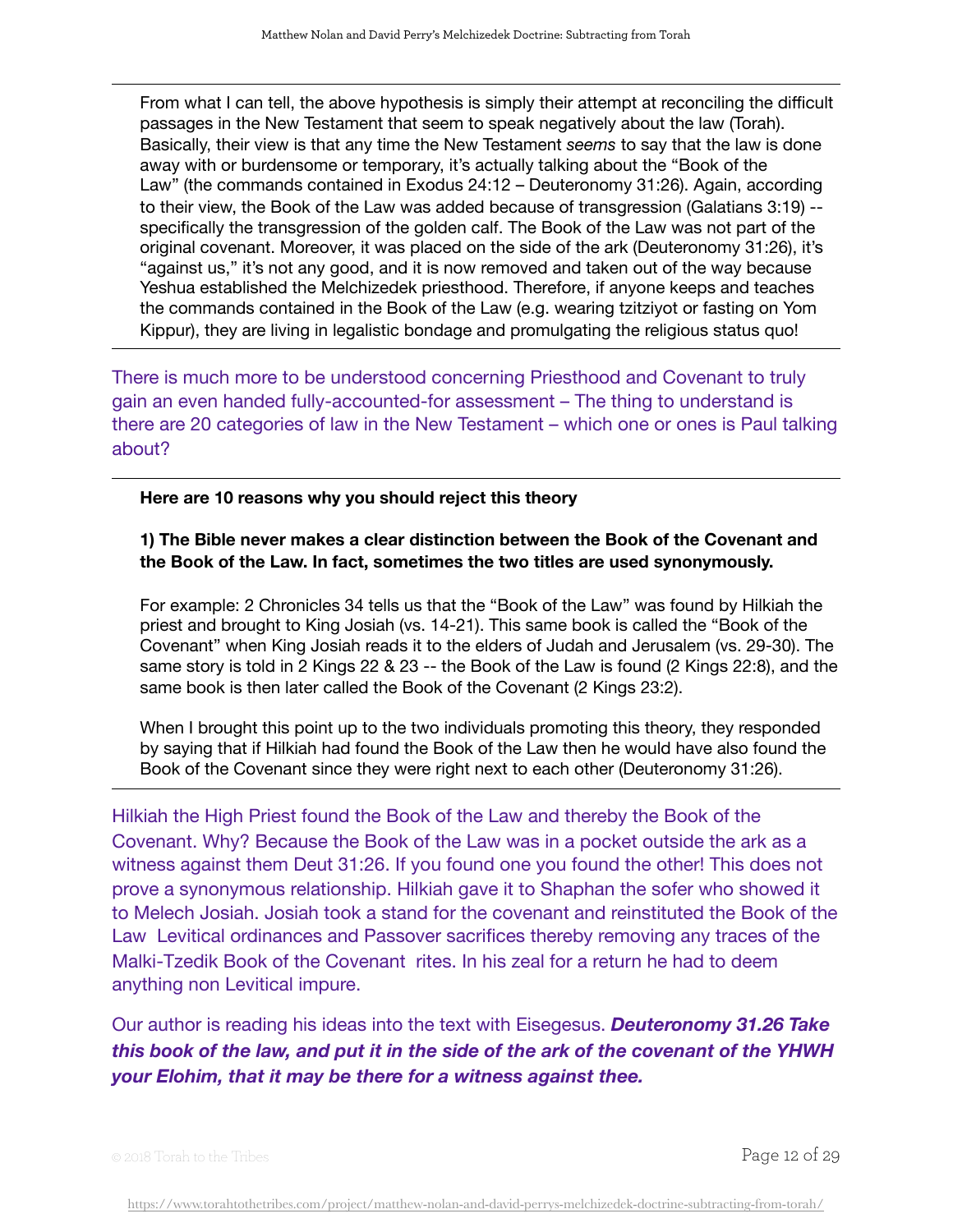It's not called the ark of the law because it contains the tablets and the scroll of the covenant and outside is the book of the law. One will be found with the other.

To make that assumption based on a singular usage when referencing two singular books is asinine and an attempt to lead the readers in a thought unsupported by the text alone. The text uses two different Hebrew words, not one! To say that two is one is using Eisegesis.

**Quick side note: They also believe that all the commands throughout the entire Book of the Covenant (Exodus 24:12-24:8) were written on the stone tablets, not just the Ten Commandments. This will be addressed later.**

The problem with their response is that they are assuming that there were, in fact, two books found. However, there is nothing from the text indicating that there were two books found. The plain reading of the text is that only one book is being referred to.

They cited Ezekiel 20:25 as their proof text to support their view that there is a dichotomy between the Book of the Law and the Book of the Covenant:

"because they had not executed My judgments, but had despised My statutes, profaned My Sabbaths, and their eyes were fixed on their fathers idols. 25 Therefore I also gave them up to statutes that were not good, and judgments by which they could not live; 26 and I pronounced them unclean because of their ritual gifts, in that they caused all their firstborn to pass through the fire, that I might make them desolate and that they might know that I am the Lord." -Ezekiel 20:24-26

These "not good" statutes, they say, are referring to the "Book of the Law." However, there are several flaws with this interpretation. First of all, if Ezekiel was speaking against keeping certain commandments in Torah, then he would be a false prophet according to Deuteronomy 13. Moreover, Deuteronomy 30 states that the laws were given for a blessing, not for harm or punishment. And verse 14 of chapter 30 specifically says that we can do the Book of the Law. Therefore, the "statutes that were not good, and judgments by which they could not live" in Ezekiel 20:25 cannot possibly be referring to any of God's commandments.

Our author states "If Ezekiel was speaking against keeping certain commandments in Torah, then he would be a false prophet" this is a leading supposition to your own conclusion – Ezekiel merely stated the fact; he did not make a recommendation or assessment either way besides Yahshua had not come at that point there would be no choice but to keep doing as mandated – All the while knowing that these were in Yah's Words 'not good' because of disobedience – Like adding salt to the wound.

A reasonable alternative interpretation is that these "not good" statutes and judgments were those adopted from the heathens. It seems more plausible that the text is saying "because you have broken *my* commandments (vs 24), I am going to give you over to these pagan ways that I pronounce unclean because they pass their firstborn through the fires of Molech".

© 2018 Torah to the Tribes  $\overline{P}$   $\overline{P}$   $\overline{Q}$   $\overline{Q}$   $\overline{Q}$   $\overline{Q}$   $\overline{Q}$   $\overline{Q}$   $\overline{Q}$   $\overline{Q}$   $\overline{Q}$   $\overline{Q}$   $\overline{Q}$   $\overline{Q}$   $\overline{Q}$   $\overline{Q}$   $\overline{Q}$   $\overline{Q}$   $\overline{Q}$   $\overline{Q}$   $\overline{Q}$   $\overline{$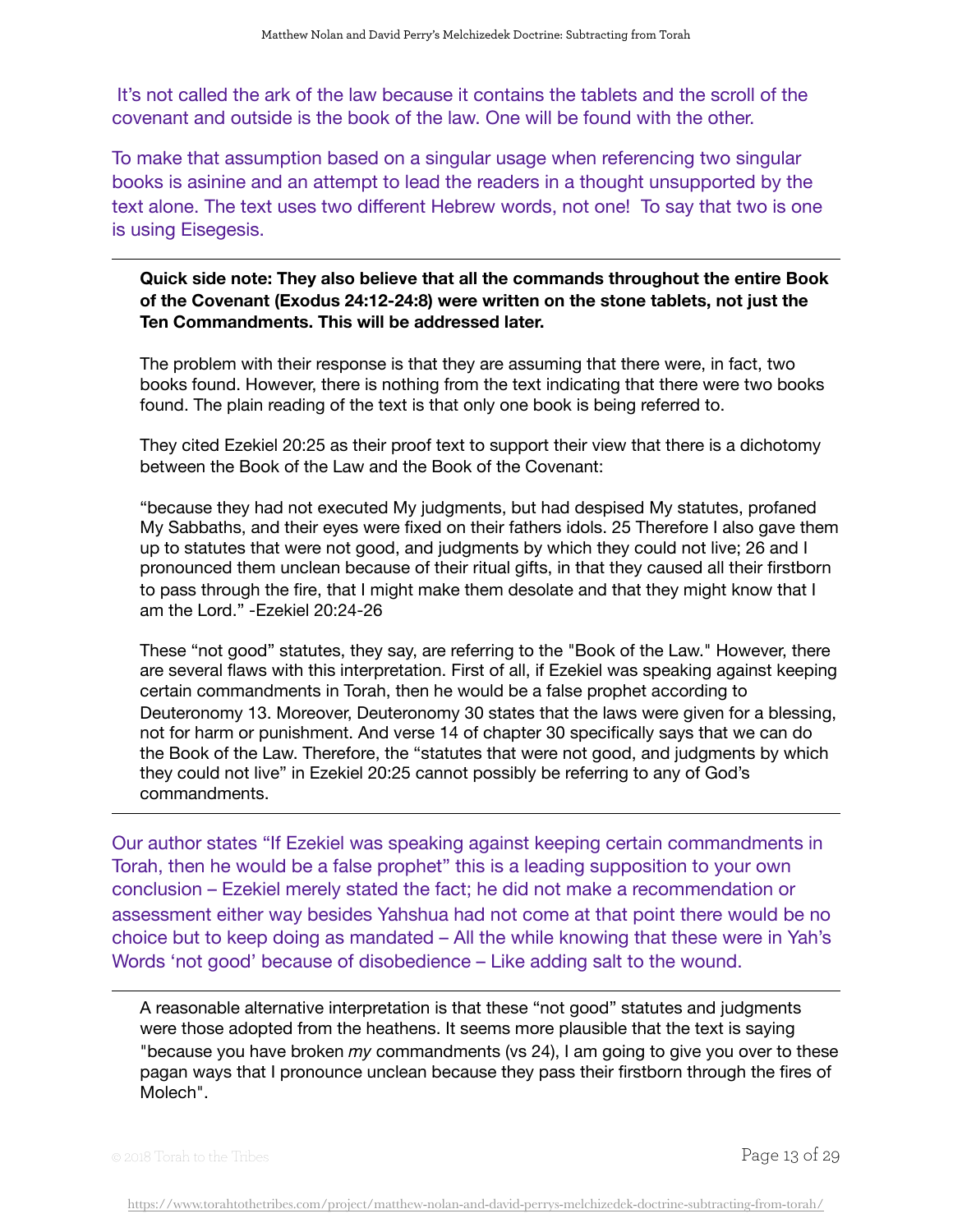This is similar to what is said in Isaiah 63:17.

"O LORD, **why do you make us wander from your ways** and harden our heart, so that we fear you not?"

Also consider Acts 7:42.

"But God turned away from them **and gave them over to worship the host of heaven**."

Finally, Romans 1:21-28 says that God gave the heathens "*up to uncleanness*," "*unto vile affections*," "*to a reprobate mind*." There are many other examples like this. Ezekiel's point was that the consequences of disobedience and rebellion against God's commands leads the sinner on to even greater sin. The Israelites rebelled against God. Therefore, the natural consequence of their disobedience was that they fell under the influence of the heathens.

The author is trying to wrench a position from the text, one cannot use the confusion of the nation finding what they had not been keeping for scores of decades to reinterpret Torah to another conclusion. This is not honest scholarship.

Also, the author decides to flagrantly deviate from the text;

*Ezekiel 20:24 Because they had not executed my* (Melchizedek) *judgments, but had despised my* (Melchizedek) *statutes, and had polluted my* (Melchizedek) *sabbaths, and their eyes were after their fathers'* (Pagan) *idols.*

*Ezekiel 20:25 Wherefore \*I\** (Yahweh) *gave them also (Levitical) statutes that were not good, and* (Levitical) *judgments whereby they should not live;*

Now how much sense would it be that Yah 'gave (pagan?) statutes that were not good, and (pagan?) judgments' after lamenting that 'their eyes were after their fathers' (Pagan) idols'?

Yah is Not the author of confusion!

It makes much more sense to realize and accept that both the Melchizedek and the Levitical are both Torah given by Yah. The Melchizedek is the perfect will; the Levitical is the permissive fix.

The authors use of Eisegesis leads us away from the text. The text does not state 'statues of their enemies' - what our author incorrectly states above. It actually says: V. 25 *Therefore \*\* I \*\* [YHWH] also gave them up to statutes that were not good, and judgments by which they could not live - Therefore \*\* I \*\*.*

© 2018 Torah to the Tribes Page 14 of 29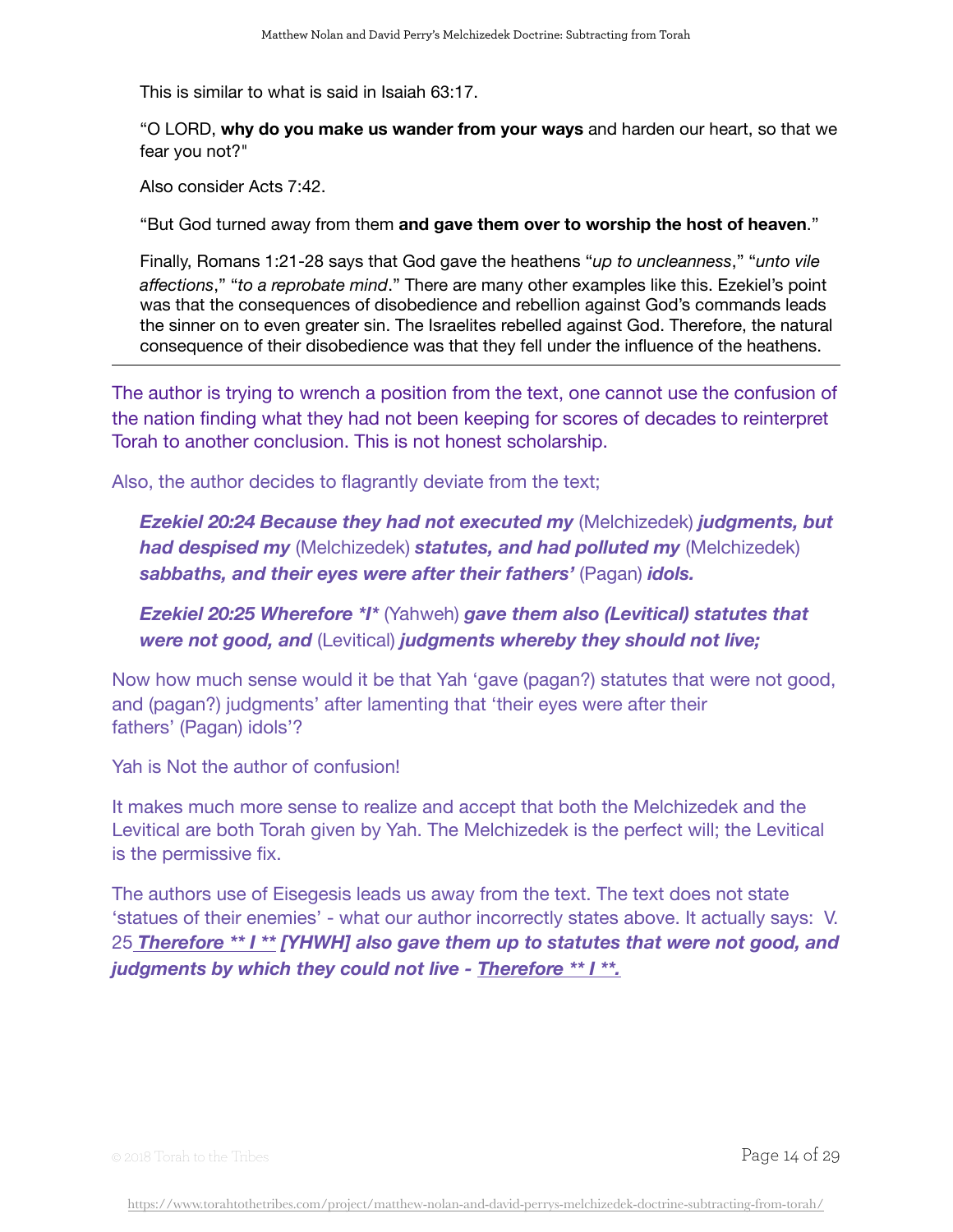This is before the Genesis 49:10/Hebrews 7:12 change. Ezekiel is teaching the people like all the other prophets that wayward Israel is to turn back to the Book of the Law which they are under. He's not teaching against keeping the Book of the Law.

Ezekiel is simply recounting history. That after their rebellion that culminated at the Golden Calf, **"***Therefore I also gave them up to statutes that were not good, and judgments by which they could not live."*

*"Therefore I also"* seems pretty clear that YAHWEH gave them up to (Levitical) Statutes that were not good after the Book of the Covenant breach!

The alternative to the imposed Book of the Law was YHWH instituting genocide on Israel, so yes, the Book of the Law is both a blessing (*you're not dead*) and a curse (*you're not in the Book of the Covenant blessings and now have to live under multiple curses and some blessings depending on your works*).

*Deuteronomy 30:1 And it shall come to pass, when all these things are come upon thee, the blessing and the curse, which I have set before thee, and thou shalt call them to mind among all the nations, whither YHWH thy Elohim hath driven thee.*

*Deuteronomy 29:21 And YHWH shall separate him unto evil out of all the tribes of Israel, according to all the curses of the covenant* (Book of the Law is Levitical covenant not a Melchizedek Book of the Covenant of promise) *that are written in this book of the law:*

Curses plural are not good! There are no curses, plural in the Book of the Covenant, only ONE, SINGULAR limited family curse (5th commandment) so here is ANOTHER SCRIPTURE PROOF of distinction between books!

Every single time the phrase *'commandments'* is used in the Torah (63 times in the KJV) it always refers to YAHWEH's commandments NOT statues of enemies or pagan nations, EVER!

We have to be careful of reading one's own beliefs into the text – 1st off Ezekiel is speaking a fact not against keeping certain commandments in Torah (at that time – before Yahshua – before the Genesis 49:10 advent, before the change of the Law Hebrews 7:12), he is not a false prophet – our author is jumbling concepts that have to be sorted out with respect to time instead of injecting his own suppositions that were not stated.

© 2018 Torah to the Tribes Page 15 of 29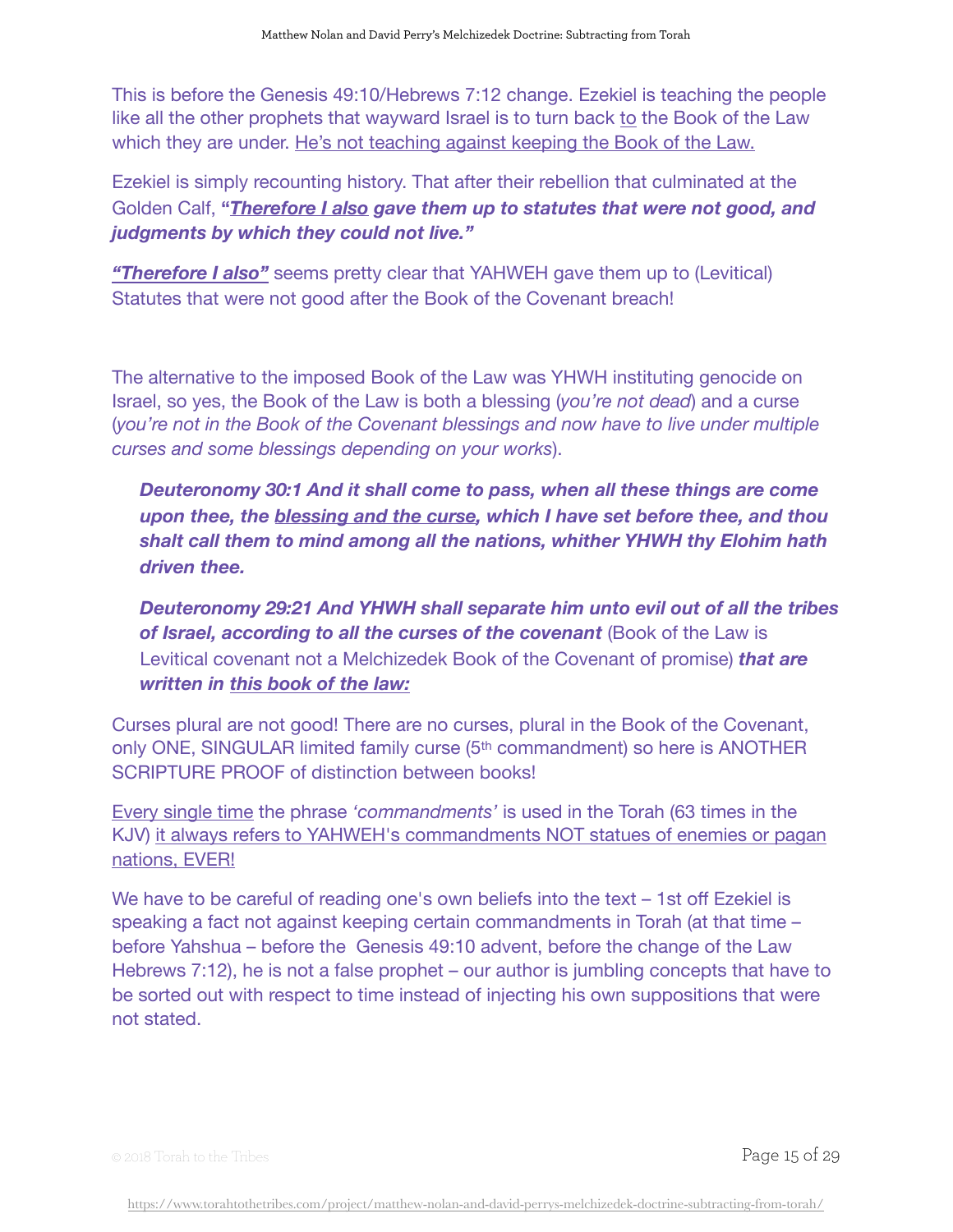There is a difference between giving them over – and giving 'them also' – both are true – to overlook that is not honest. The point is they broke the 'good' Melchizedek Book of the Covenant – they were also given the 'not good' Levitical Book of the Law which they also did not keep – YHWH *then* gave them over to the heathens.

## **2) The Priesthood was given to Aaron and his sons before the golden calf incident.**

Then bring near to you Aaron your brother, and his sons with him, from among the people of Israel, to serve me as priests—Aaron and Aaron's sons, Nadab and Abihu, Eleazar and Ithamar. –Exodus 28:1

If God established the priesthood and added the Book of the Law as a result of the golden calf, then why does it appear that it was His intention to give the Priesthood to Aaron before the golden calf incident ever happened?

Yes you can say that but you have to understand – The setting of the Exodus Book of the Covenant (Exodus 19:5-24:8) was the last time Moses ever saw a Melchizedek Israel keeping the Melchizedek Covenant. For after promising to keep the Covenant – Moses goes up the Mountain – 40 days later Israel makes the Golden Calf (Exodus 32); breaks the Covenant, defiles themselves and is no longer eligible to be that Melchizedek Priesthood (including Aaron and his sons). So – Moses started up with a Melchizedek intent -but- came down to a Levitical reality (Numbers 3:12). This ineligibility reigned for the next 15 centuries in the form of the Levitical Priesthood till Yahshua's death and resurrection, – releasing Him (Romans 7:1/Galatians 4:4) from the law (the category of Levitical Law Hebrews 7:11-15) to be – the Melchizedek High Priest (Hebrews 2:17; 3:1; 4:14-15; 5:5; 5:10; 6:20; 7:26; 8:1; 9:11; 10:21).

What would really bring clarity to this article and the book of the law/book of the covenant polemic is understanding Torah isn't chronological it's **[achronological](https://www.merriam-webster.com/dictionary/achronological)** (*not relating to, arranged in, or determined according to the order of time : not [chronological\)](https://www.merriam-webster.com/dictionary/chronological)***.** Hebrews 7:11 testifies to this truth stating that the Book of the Law was given under Levitical priesthood which was determined at the Golden Calf breach.

The Church taught that Torah progresses according to the chronological order in which the events in the 5 books of Moses took place, whereas in yearly study of Torah it becomes apparent that Torah is achronological , this interpretation allows for thematic considerations in the Torah to place certain Parsha's together, even though each Parsha may have been given at different times.

When preparing for the weeks Parsha I always have to differentiate between 'narrative' and 'mitzvot.'

© 2018 Torah to the Tribes Page 16 of 29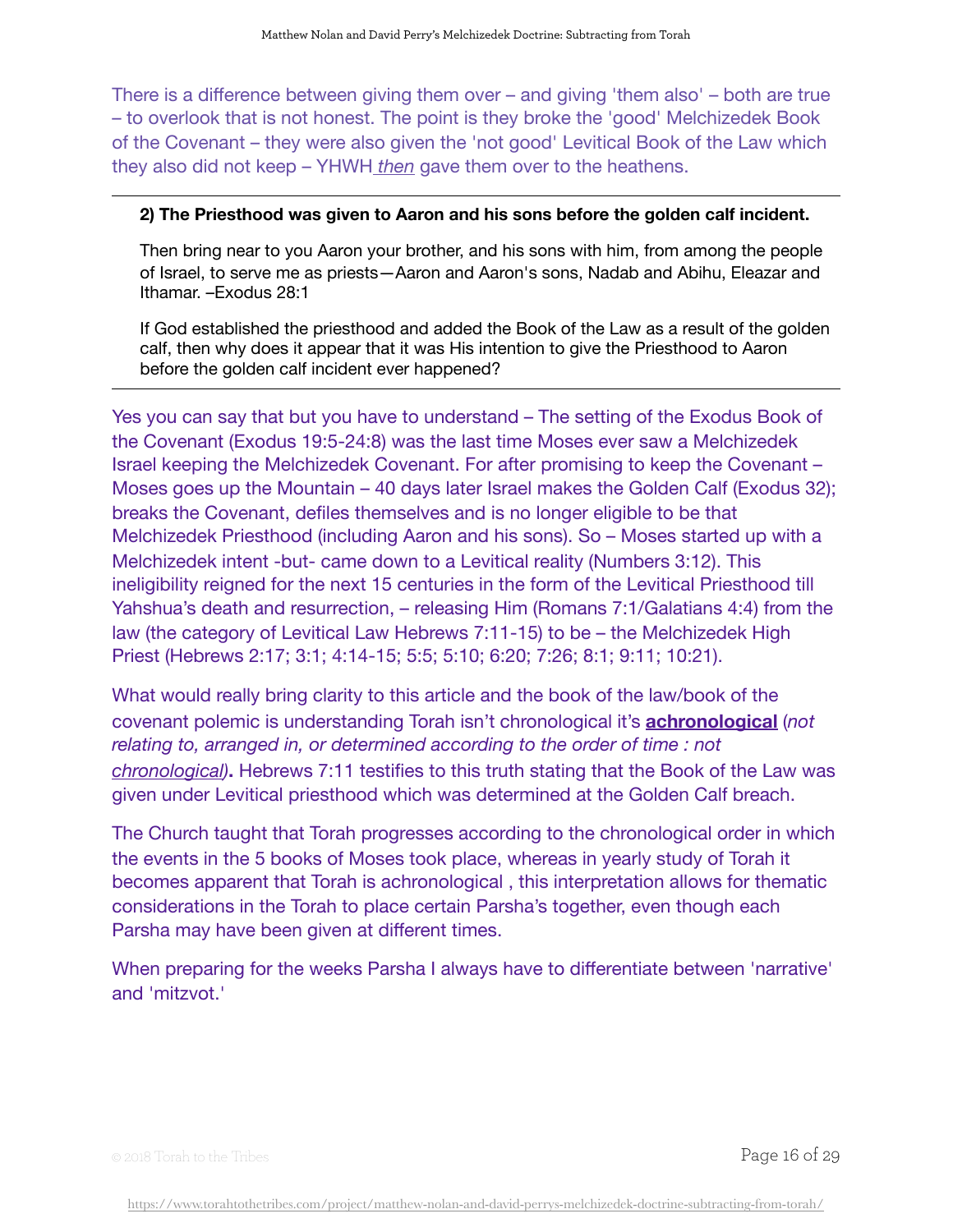To me, it's logical to assume that the ongoing narrative of Torah follows chronological order, (e.g. the story of Issac will obviously follow the story of his father Avraham). But, we may find instances when a certain narrative concludes with details that took place many years later. Even the renowed Jewish Rabbi, Rashi himself believed the torah was composed this way believing the reason for the break in of the narrative at Exodus 25 with the Tabernacle was for the Golden Calf breach.

An example is the story of the manna in Parsha B'shalach concludes with YHWH's commandment to Moshe to place a sample of the manna next to the Aaron in the Ark of the Testimony (Exodus 16:33) . This commandment could only have been given **after** the Ark of the Testimony was completed, an event that doesn't occur until many months and chapters later (Ch 25). But, because that narrative deals with the manna (which first fell before the giving of Torah), a related event, even though it takes place at a later date, it can be included in the same Parsha.

The story of Judah and Tamar in Genesis is another classic example of achronology, since Tamar waited for Shelah to grow up, the second part of that story must have taken place at least thirteen years later, and hence **after** Yosef becomes viceroy in Egypt! Recall that he was sold at age 17 and solved Pharaoh's dream at age 30.

What about the 'mitzvot' in the Torah? In what order are they presented? Do they follow the chronological order by which they were first given?

Because the mitzvot are embedded within the narrative of Torah and are not presented in one unbroken unit (as explained above), the answer is popularly known as *"ein mukdam u'm'uchar ba'Torah"* (there is no chronological order in the Torah). Rashi, together with many other commentators (and numerous Midrashim), consistently hold that *"ein mukdam u'm'uchar."* The Torah isn't written chronologically! The episode of The Golden Calf preceded the command to build the Tabernacle (as is maintained by Rashi in his commentary to Exodus 31:18). The Tabernacle was never YHWH's original intention but rather a requirement which resulted from the Sin of The Golden Calf. Again, the order of the Parsha's in the Torah is determined by thematic connections and not necessarily by the sequence of events.

By Exodus 20 we know that Moshe is receiving instructions from YHWH that get written down later, or he gives a discourse to the people that are summarized briefly at the time and the details come later [like sprinkling procedures reflected in the differing accounts of Exodus 24:6 and Hebrews 9:18-22. The procedure used by Moshe when he came down from the Mount in Exodus 24 is written down and described much later in Leviticus 14:5. Additionally, the Golden Altar of Incense is skipped in Exodus 25 and written down much later in Exodus 30]. This is not linear storytelling as we are used to it in the modern sense. It's achronological instead. The Torah isn't modern western

© 2018 Torah to the Tribes Page 17 of 29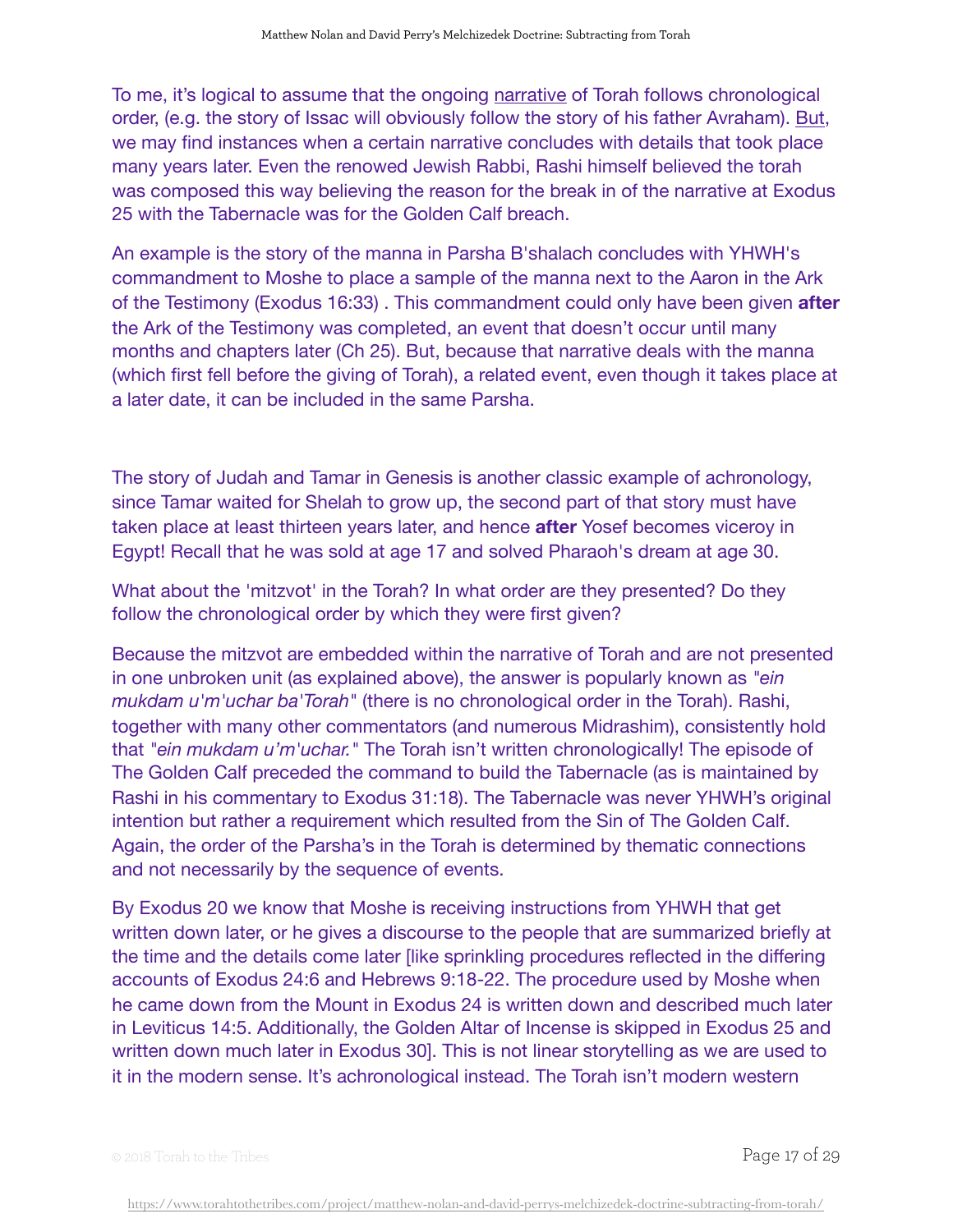literature. You have to fight a bit to get the details together. They won't all be in the same convenient place!

Another example is in Parsha Lech Lecha, the death of Terach (Avraham's father) is mentioned at the end of Parsha Noach when, in reality, Terach was still alive when Avraham left for Eretz Canaan at age 75. Simple arithmetic bears this out.

Another biblical literary technique employed is "telescoping" it's a common Hebrew storytelling technique. Matthew does this, for example. Read his account of the calling of and sending out of the apostles. Sounds like it happened all at once. Read Mark and Luke--they are actually two separate occasions. Matthew telescopes his writings and Moshe uses an an achronological approach to Torah, which allows for thematic considerations in the text. Both writers don't spoon feed us the exact chronology!

*Deuteronomy 10:8 "'At that time (after the Golden Calf breach with the second set of tablets (10:1)* **יהוה** *set aside the tribe of Levi.'*

*Hebrews 7:11 If therefore perfection were by the Levitical priesthood,*  for under it the people received the law, what further need was there *that another priest should rise after the order of Melchisedec, and not be called after the order of Aaron?*

The people received the Book of the Covenant law before there was ever a Levitical Priesthood in Exodus 19-24.11. This verse is talking about a totally separate and distinct law (the book of the law) that must of been given after an event that changed a nation of priests, to a nation with a priest - the Golden Calf breach.

It's also helpful to note that all Priests are Levites, but not all Levites are Priests. Levites actually served as helpers to the Priests. They had some priestly duties, but they were not Priests themselves. It could be said that the Levites (not the Priests) were formally set apart for this service after the golden calf incident (Exodus 32:25-29). It is inferred that they replaced the firstborn for this particular service based on passages such as Numbers 3:12. However, this was not a change in priesthood, but rather a change in the office of priestly helpers to the sons of Aaron. Again, the priesthood on earth was established and given to Aaron and his sons before the golden calf incident.

The setting of the Exodus Book of the Covenant (Exodus 19:5-24:8) was the last time Moses ever saw a Melchizedek Israel keeping the Melchizedek Covenant. For after promising to keep the Covenant – Moses goes up the Mountain – 40 days later Israel makes the Golden Calf (Exodus 32); breaks the Covenant, defiles themselves and is no longer eligible to be that Melchizedek Priesthood (including Aaron and his sons). So – Moses started up with a Melchizedek intent but came down to a Levitical reality (Num. 3:12). This ineligibility reigned for the next 15 centuries in the form of the Levitical

© 2018 Torah to the Tribes  $\overline{P}$   $\overline{P}$   $\overline{Q}$   $\overline{Q}$   $\overline{Q}$   $\overline{Q}$   $\overline{Q}$   $\overline{Q}$   $\overline{Q}$   $\overline{Q}$   $\overline{Q}$   $\overline{Q}$   $\overline{Q}$   $\overline{Q}$   $\overline{Q}$   $\overline{Q}$   $\overline{Q}$   $\overline{Q}$   $\overline{Q}$   $\overline{Q}$   $\overline{Q}$   $\overline{$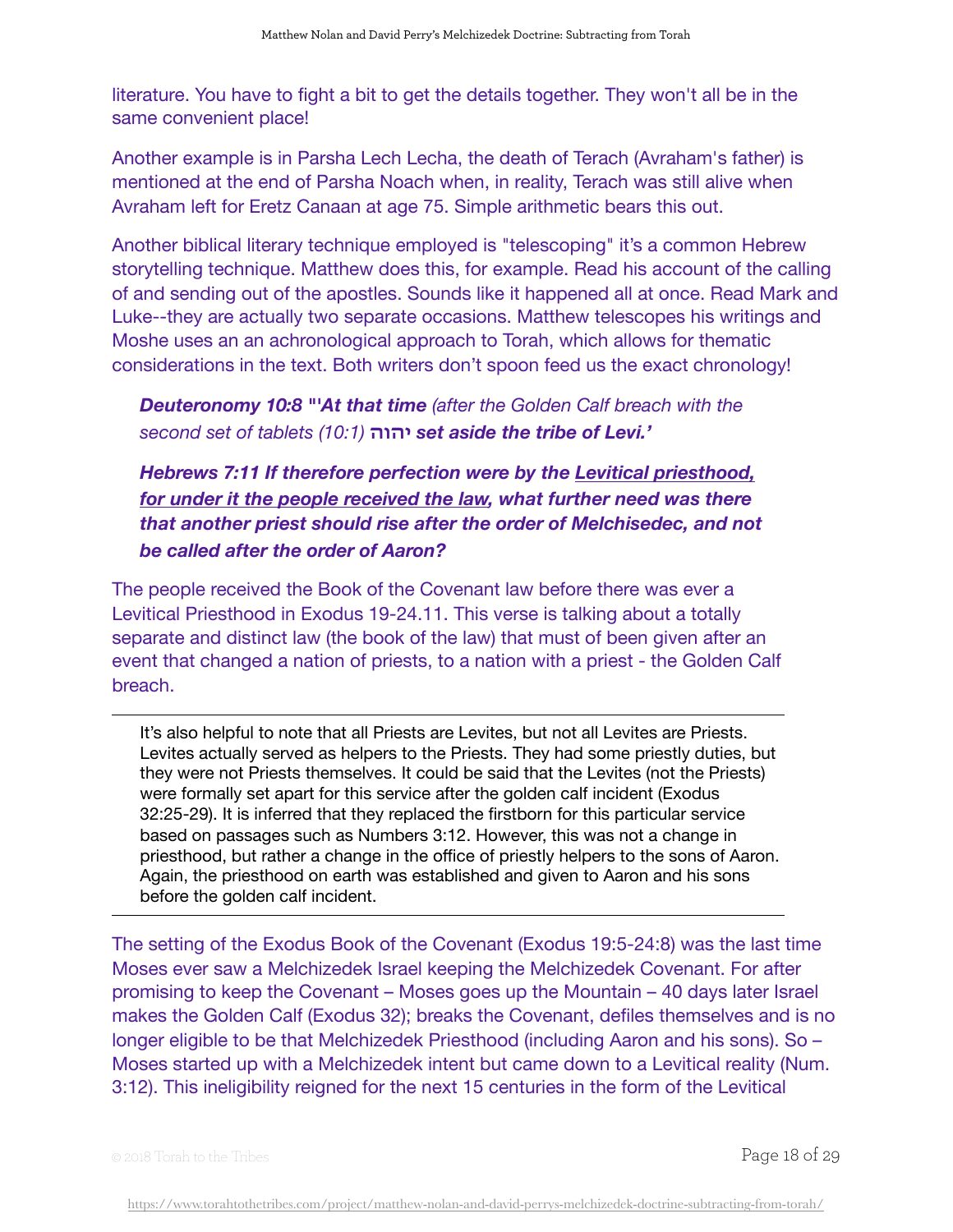Priesthood till Yahshua's death and resurrection, – releasing Him (Romans 7:1/ Galatians 4:4) from the law (the category of Levitical Law Hebrews 7:11-15) to be – the Melchizedek High Priest (Hebrews 2:17; 3:1; 4:14-15; 5:5; 5:10; 6:20; 7:26; 8:1; 9:11; 10:21).

Now what was the given home base setting? That Israel would be a kingdom nation of Priests; Right? This was the Melchizedek Priesthood for there was no such thing as a Levitical Priesthood a that time. So it then becomes evident that when Aaron and his Sons were tentatively mentioned at (you say) Exodus 28:1 actually Exodus 27:21 it was to be a nucleus center with the rest of Melchizedek Israel surrounding them – After the Golden Calf (which Aaron made then lied about) Covenant breach. Yahweh relented on wiping them all out. Why was Aaron and his Sons still allowed that distinction? The best Bible answer I can give is; – Romans 11:29 "For the gifts and calling of Yah are without repentance" (Numbers 23:19). Aaron and his Sons still retaining the nucleus (but no longer Melchizedek anything) were then surrounded by the rest of the Tribe of Levi \*instead\* of All Israel. The Levitical Priesthood was born, but there would be consequences (Numbers 3:2; 18:1).

Their response to this point was simply to say that some parts of Torah weren't written in chronological order. In other words, they believe that Exodus 28 happened after Exodus 32. I fully concede that parts of the Torah are not written in chronological order. However, some parts of it are -- and the transition between the end of Exodus 31:18 (right after all the tabernacle and priesthood commands) and the beginning of Exodus 32 strongly appear to be chronological. He gives Tabernacle commandments in chapter 31 and ends the chapter saying: "*31:18 And when He had made an end of speaking with him on Mount Sinai, He gave Moses two tablets of the Testimony, tablets of stone, written with the finger of God."* This tells us that Moses is on the mountain as God gives him commandments concerning the Tabernacle and then writes the Ten Commandments on stone. The very next chapter starts out telling us that Moses is still on the mountain when the golden calf incident occurs, and then verse 15 tells us that Moses came down from the Mountain with the stone tablets. One would need a very strong textual argument to show that this is not chronological.

Their entire hypothesis rests on a reverse chronology in this story, and because the foundation of their theory is based on this reverse chronology, this must be addressed - not just in theory, but with irrefutable proof. The only possible argument that could be made is that the commands given throughout Exodus 25 – 31 are not what Moses received when he was on the Mountain for 40 days and 40 nights, as indicated by Exodus 24:18. But this argument is flawed because the narrative picks up in Exodus 32 with Moses coming down from the mountain. What was he doing on the mountain if not receiving the commands given in Exodus 25-31? Why would the Torah be written in such a confusing way? Every indication is that the entire section is chronological.

It must be reiterated that it is not stated anywhere that there was a change in the priesthood at the golden calf incident. If anything, the ordination of the Levities was established at that point. The Levites are not necessarily priests, though. Again, all priests are Levites, but not all Levites are priests.

© 2018 Torah to the Tribes Page 19 of 29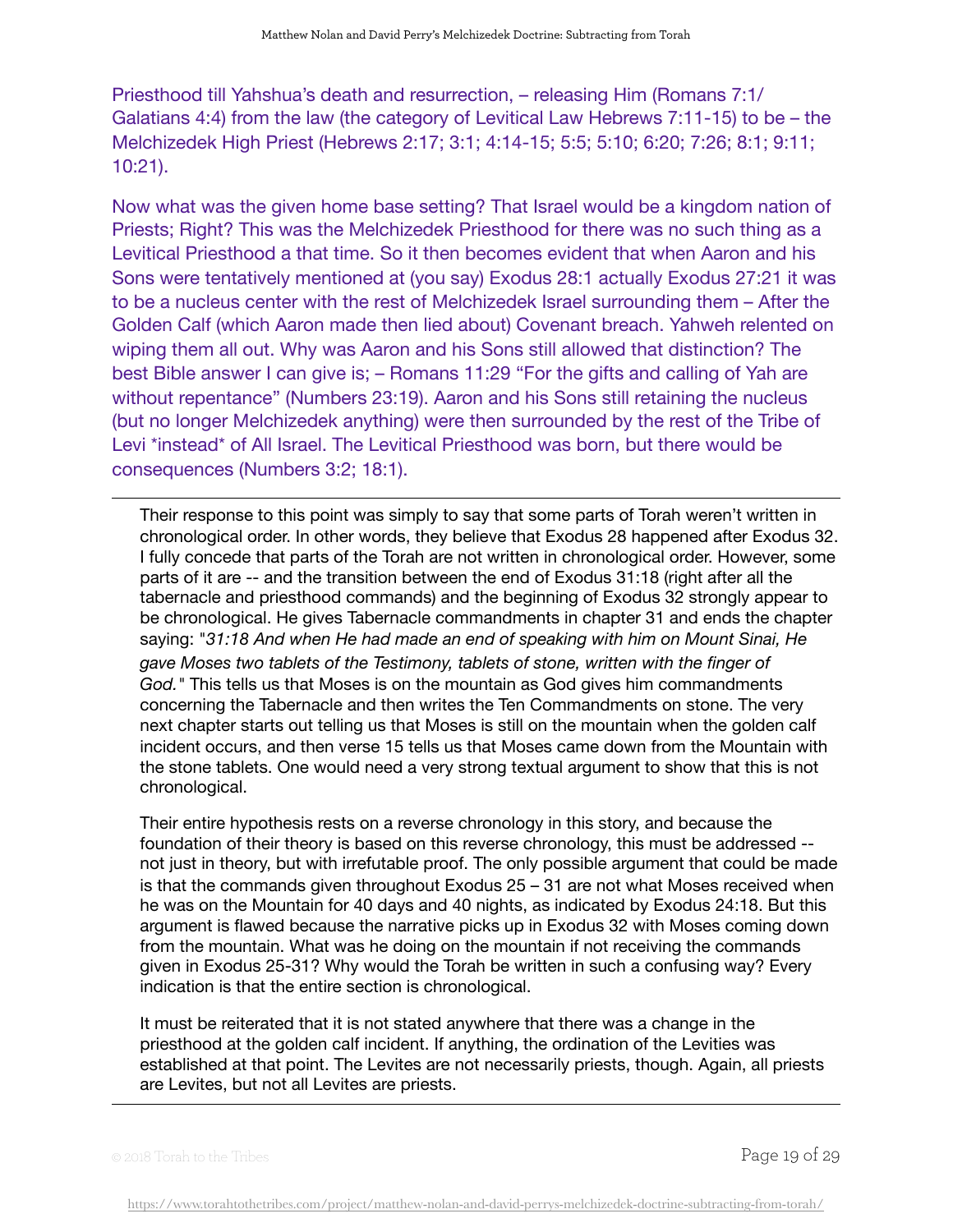# Read; Proverbs 25:2 & Numbers 3:12 *And I, behold, I have taken the Levites from among the children of Israel \*instead\* of all the firstborn that openeth the matrix among the children of Israel: therefore the Levites shall be mine;*

And ask yourself what could have happened to cause YHWH or given Him the legal premise to change the covenant deal? – The only obvious answer is the total Covenant break of Exodus 32 (again see v:10).

## **3) God says that we are blessed when we keep His commands contained in the Book of the Law.**

These two individuals talk about how the Book of the Law was set beside the Ark of the Covenant as a witness against the people of Israel (Deuteronomy 31:26). They interpret this to mean that the instructions in the Book of the Law were added as a punishment -- hence they were "against them." They later correlate this concept with verses like Colossians 2:14 where it talks about Yeshua canceling the record of debt that stood "against us" -- and they read the "Book of the Law" into that passage. Their conclusion is that Yeshua took away the commandments contained in their definition of the Book of the Law, leaving only their definition of the Book of the Covenant to remain for Believers.

First of all our authors copy of Colossians 2:14 is a twist – it does not say 'sin debt' –

*Colossians 2:14 Blotting out the handwriting of ordinances that \*was against us\*, which was contrary to us, and took it out of the way, nailing it to his cross;* 

*Deuteronomy 31:26 Take this book of the law, and put it in the side of the ark of the covenant of YHWH your Elohim, that it may be there for a \*witness against thee\*.* 

And if that isn't strong enough read all of Deuteronomy 31 and pick out the against/ indictment language.

Read the article – <https://torahwithoutrabbinics.wordpress.com/2014/11/10/cheirographon/>

But if the commands are a blessing then how can it be said that they are against us or added as a punishment for making an idol?

Exodus 32 was the corporate Israel nation breaking Covenant – And Yes; you can say the Levitical and its added Law was a Blessing – Right – over being completely annihilated, but it contains all the curses (plural) and is a curse compared to the status of Israel prior to the Golden Calf at Exodus 19-24.

When we read the context we discover that Deuteronomy 31:26 is teaching us that breaking God's law brings disaster. The Book of the Law stood as a "witness against them" because it informed them of the consequences of their actions. We've all broken the law; therefore, it stands as a witness against us because of our sin. Yeshua took away the

 $\circ$  2018 Torah to the Tribes  $\bullet$  20 of 29  $\bullet$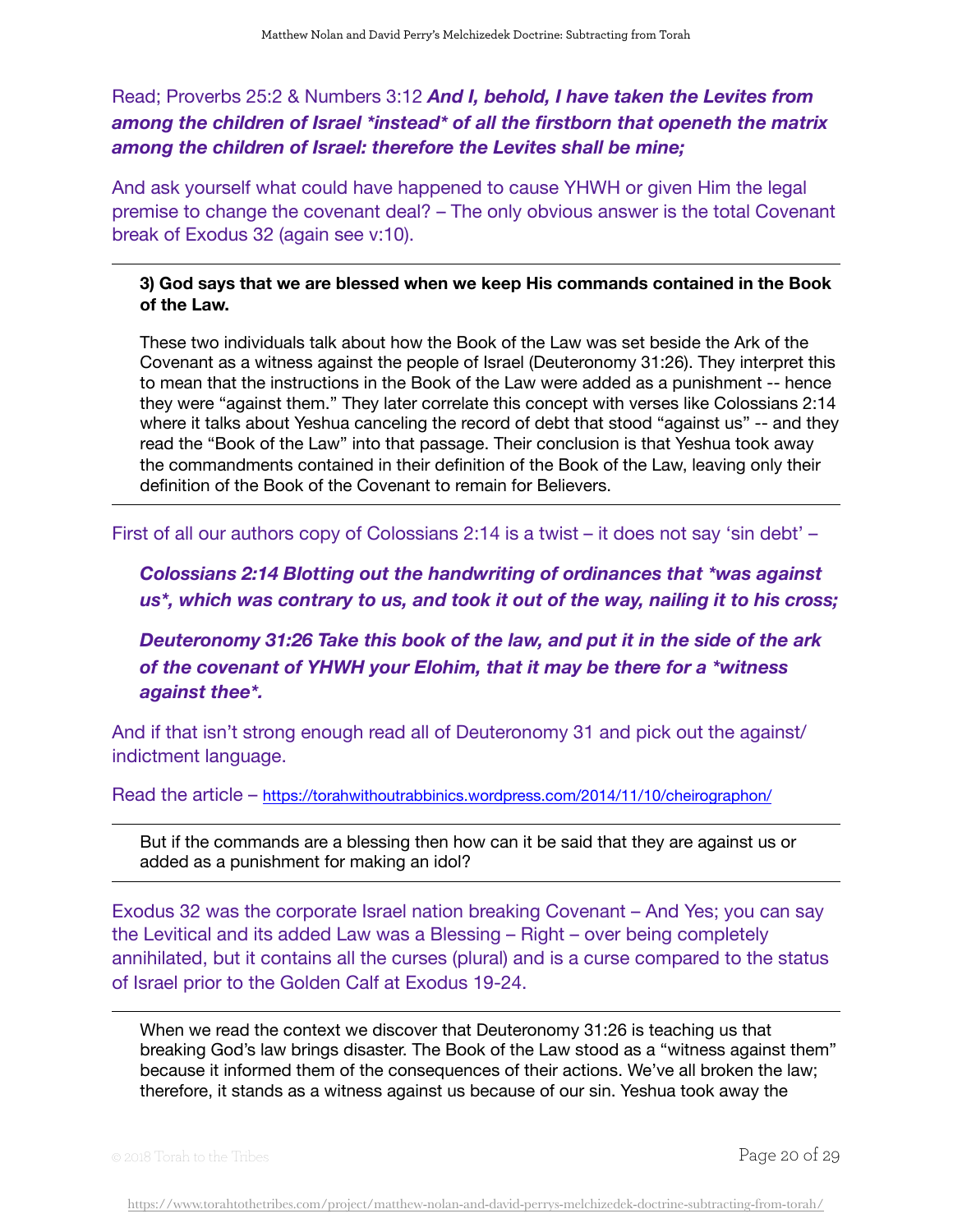consequence of eternal damnation that we all deserve for breaking the law -- nailing our record of debt to the cross. He did not take away the law.

Nailing our record of sin debt to the cross' is just plain Christianese, void of scriptural validity – we have to remember the Book of the Covenant was the wedding Katubah – once agreed to then became Law – are your wedding vows against you? Confused? Go ahead ask your Wife – I dare you. It was against no one. However; Deuteronomy 31:26 Clearly says – Take this book of the law, .. it may be there for a \*witness against thee\* – Disregard this to your own peril.

He did not take away the Melchizedek law Genesis 1:1 thru Exodus 24:8-11.

**4) There is no reason to believe that Covenants made after Exodus 24:8 are somehow less valid or binding.**

A covenant is an agreement between two parties. Just because you have one agreement doesn't mean that you can't have more. When two people get married, they agree to certain terms of a Covenant (e.g., "in sickness and in health"). After the first week of marriage, there are hundreds of laws that are "added" to that agreement (e.g., "don't leave the toilet seat up"). Is God not allowed to have additional expectations of His people after giving them expectations in Exodus 20-24?

 You say "Is God not allowed to have additional expectations of His people after giving them expectations in Exodus 20-24?" Yes exactly. Genesis 1:1 thru Exodus 24:11 is Melchizedek also and Yes – especially after they Break the Covenant agreement right from the start – Ezekiel 20:10-25 tells you that.

When I asked these two individuals this question, their response was that the laws given after Exodus 24:8 were "not a covenant." In fact, here is their exact quote from our e-mail exchange:

"BoL [Book of the Law] is Non-Covenant Torah, that was later added as a witness against us for breaking Covenant Torah. These later BoL laws are Not Covenant."

However, this is what Deuteronomy 29:1 says about the Book of the Law:

These are the words of the covenant which the Lord commanded Moses to make with the children of Israel in the land of Moab, besides the covenant which He made with them in Horeb." – Deuteronomy 29:1

This is after Exodus 24:8 and God makes it clear that the Book of the Law was called "Covenant."

Again, there is no reason to assume that we shouldn't follow one of God's commandments just because He commanded it after Exodus 24:8.

The author has not had a conversation with either Dr. Perry or myself on this matter, through email or any other venue. This is an untrue statement.

© 2018 Torah to the Tribes Page 21 of 29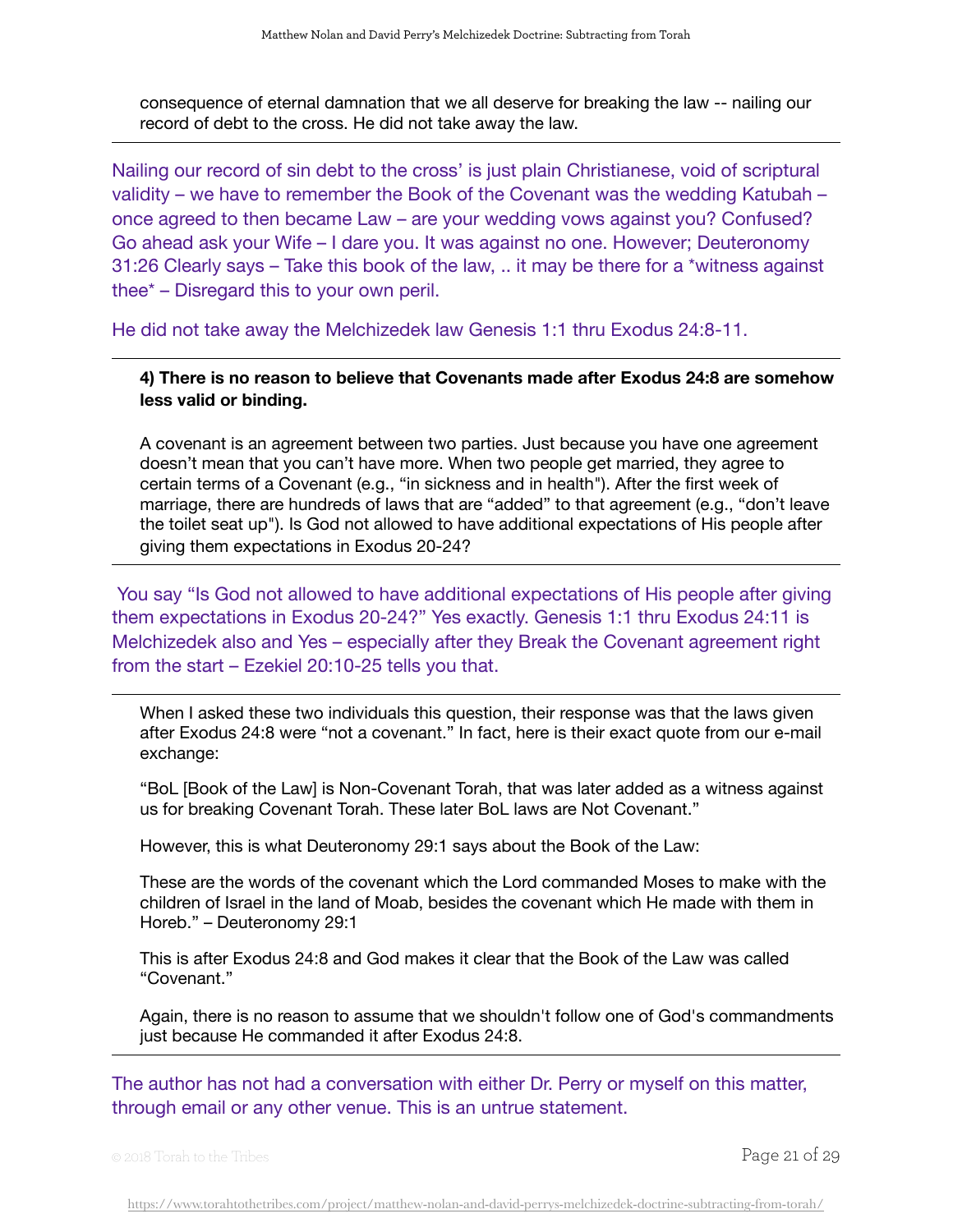It would help us all to understand between Blood Ratified 'Covenants of Promise' that have to be proposed, agreed on and Blood Ratified with a Covenant confirming meal – just as you see at the Exodus 19:5-24:8-11 Book of the Covenant, opposed to shoe covenants, salt covenant and all sorts of non blood ratified covenants in the Book of the law. Try to find any of these Melchizedek issues in these later Non agreed to 'Covenants' which is more akin to Law enactments, you won't find any past Exodus 24.11 in the Torah.

### **5) The "change in the priesthood" was not a change to the earthly priesthood.**

Now if he were on earth, he would not be a priest at all, since there are priests who offer gifts according to the law. – Hebrews 8:4

Hebrews 8:4 tells us that Yeshua cannot be a priest on earth, because according to the law, the earthly priesthood was given to Aaron (Exodus 28:1). This tells us that Yeshua's heavenly priesthood did not affect the earthly priesthood. The earthly priestly system is a copy and a shadow of the heavenly system. The heavenly tabernacle does not replace the earthly tabernacle, just like the establishment of the earthly tabernacle didn't replace the heavenly tabernacle (Exodus 25:9,40).

The author is using parts of Hebrews but ignoring vital texts like: Hebrews 7:11-12 & 1 Peter 2:9 we must realize that the text is all present, or presentpast tense as in already happened 2000 years ago – On earth as it is in Heaven – Remember? – And where are these Levitical priests 'who offer gifts according to the law?'

This is a theology flip, our author comes from a 'no law' church – but just as then is now stuck in an 'all law' position – hiding behind 'the law' that what? Isn't happening? And hasn't happened for 2000yrs? Ever since 70AD – And what is more will not consider that there is a mid-point law position in Melchizedek neither 'no law' or 'all law' – yet Torah; the narrow road!

Their response to this point was simply to ask which priesthood we are part of if Yeshua's priesthood is not on earth (citing 1 Peter 2:9 which states that we [Followers of Yeshua] are a royal priesthood).

My question to them is, if Yeshua is not a priest on earth then why are we? Furthermore, Peter clearly states that he is referring to a spiritual priesthood, not an earthly one (see verse 5 of 1 Peter 2). Not all of us are priests on earth; only the sons of Aaron are priests on earth. However, we all should function as priests from a spiritual perspective (priest means minister and servant of the High Priest). Peter is simply applying the quote from Exodus to Believers in Yeshua to make a point. He's drawing a Spiritual principle to say that we should behave as holy ministers and servants of Yeshua. He isn't randomly declaring that Christians have replaced the sons of Aaron as the literal priests on earth.

Most Christians don't see themselves as Israel or keep the Covenant. How utterly clueless you are – You make my point in spite of yourself – You yourself say "Peter is

© 2018 Torah to the Tribes  $\overline{P}$   $\overline{P}$   $\overline{Q}$   $\overline{Q}$   $\overline{Q}$   $\overline{Q}$   $\overline{Q}$   $\overline{Q}$   $\overline{Q}$   $\overline{Q}$   $\overline{Q}$   $\overline{Q}$   $\overline{Q}$   $\overline{Q}$   $\overline{Q}$   $\overline{Q}$   $\overline{Q}$   $\overline{Q}$   $\overline{Q}$   $\overline{Q}$   $\overline{Q}$   $\overline{$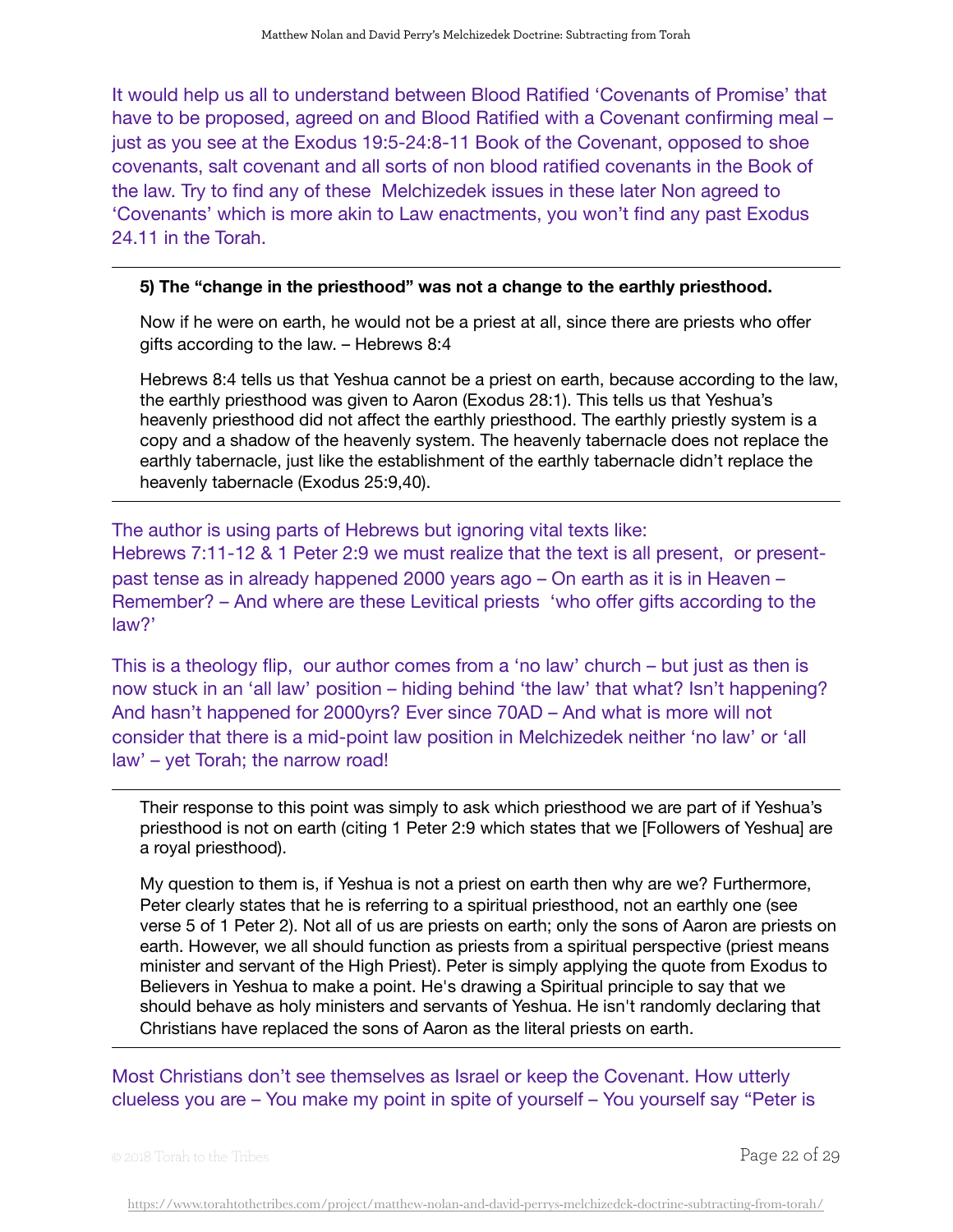simply midrashing the quote from Exodus and applying it to Believers in Yeshua." Really? This part is correct – What is not correct – Is that you won't realize that Exodus 19:5-6 is the Melchizedek Priesthood offer "IF" they keep the Covenant – We know at Exodus 32 they did NOT! And how pray tell can Peter be applying it to Believers in Yahshua if it didn't happen just as you yourself pronounce? – present tense 2000 years ago. 1 Peter 2:9 is then, here & now, to everlasting a call to the Royal/Kingly Melek Zedek Priesthood.

**6) Yeshua said that nothing from the Torah (including the Book of the Law) will pass away until heaven and earth passes away (Matthew 5:17-19).**

Their response was essentially to agree that nothing has passed away, but they said that we still don't have to keep the commands contained in the Book of the Law anymore because of the change in priesthood -- which makes the phrase "pass away" rather meaningless.

Again it becomes painfully aware that our author hasn't read, understood the polemic to begin with with statements like these.

*Matthew 5:17 Think not that I am come to destroy the law, or the prophets: I am not come to destroy, but to fulfil. 18 For verily I say unto you, Till heaven and earth pass, one jot or one tittle shall in no wise pass from the law, till all be fulfilled.* 

*Genesis 49:10 The sceptre shall not depart from Judah, nor a lawgiver from between his feet, until Shiloh come; …* 

I am come = until Shiloh come – the first time – Think not that I am come to destroy.. but to fulfill this includes Genesis 49:10 obviously during His earthly life time – till all be fulfilled including Genesis 49:10 which has already happened and the Unfolding of Yah's Kingdom continues to happen – ie be fulfilled.

Commands can be inapplicable because there is no way to literally keep them (as explained above), but the passage is clear that no commandment has been made void or invalid. Indeed, many of the commands that are inapplicable now will become applicable again when Yeshua returns.

Our author is deciding that commandments are inapplicable, whereas nowhere does the bible sanction certain commandments as inapplicable outside of a sanctioned Melchizedek "change also of the law," "until Shiloh." Chapter and verse are glaringly absent for this double talk hypocrisy.

© 2018 Torah to the Tribes Page 23 of 29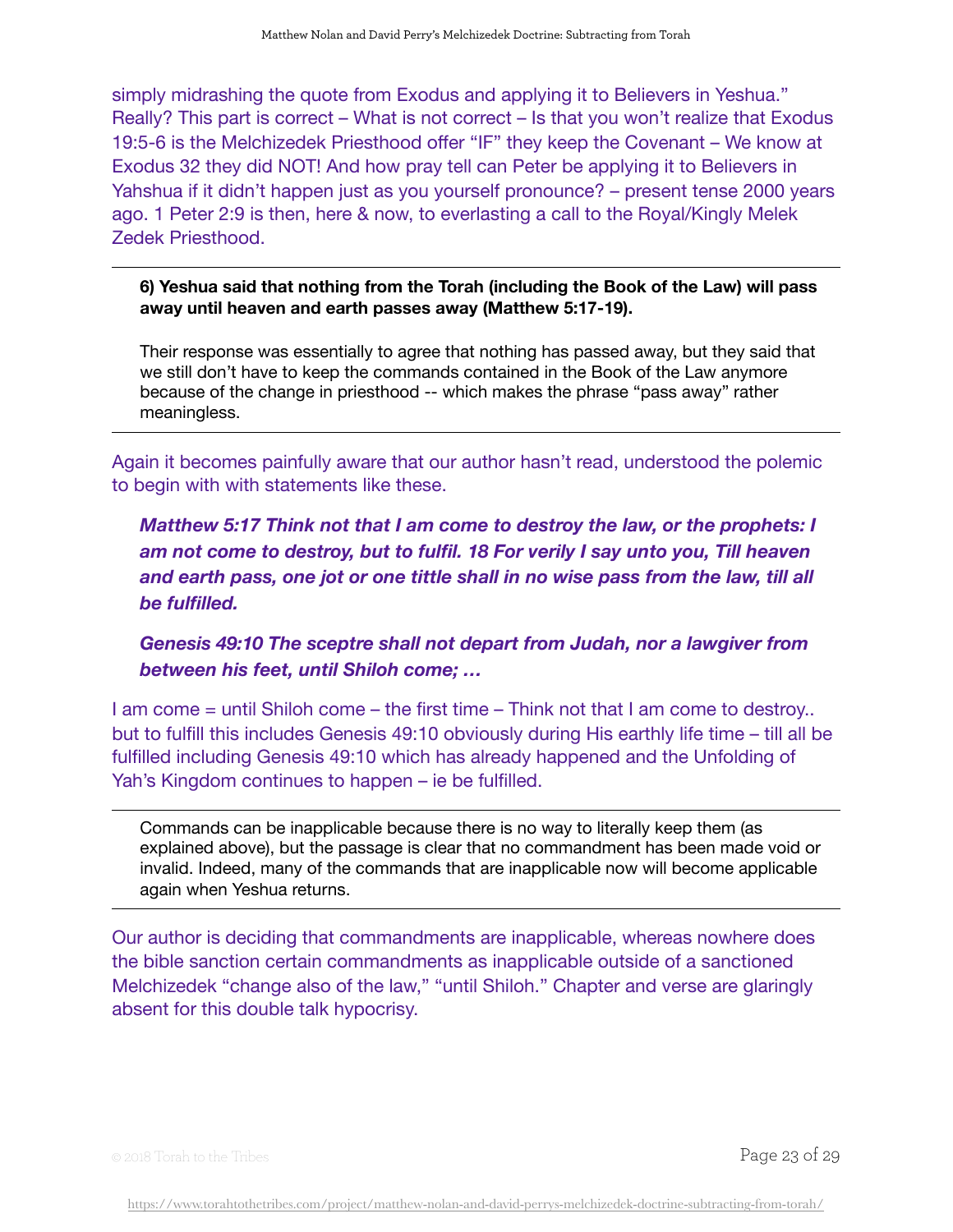#### **7) God has more than Ten Commandments.**

As briefly mentioned above, one of the aspects of their hypothesis is that all of the commands contained in the Book of the Covenant (Exodus 19:5 – 24:8) were written on the stone tablets. However, Deuteronomy 5:22 states that it was only the Ten Commandments that were written on the two tablets. After Moses gets done repeating the Ten Commandments, he says:

These words the Lord spoke to all your assembly at the mountain out of the midst of the fire, the cloud, and the thick darkness, with a loud voice; and **he added no more**. And he wrote them on the two tablets of stone and gave them to me.

Our author is just too narrow in his study and thinking – Deuteronomy 4:1, 5:1 along with Deuteronomy 9:10, 10:4 needs to be throughly investigated.

That phrase "on the mountain out of the midst of the fire on the day of the assembly" identifies one day – the giving of the entire Book of the Covenant at Sinai (Exodus 19:5 – 24:8 specifically Exodus 20 thru 23)

Big difference between 'the day of the assembly' and the 40 days of the one man Moses.

Also, Deuteronomy 10:4 states:

And he wrote on the tablets, in the same writing as before, the Ten Commandments that the Lord had spoken to you on the mountain out of the midst of the fire on the day of the assembly. And the Lord gave them to me.

Their response was that the Hebrew word "lo," which is translated in English as "no" in Deut. 4:22 doesn't actually mean "no." I'm not a Hebrew scholar, but I have not been able to verify this at all. Furthermore, they claimed that the Hebrew word "Eser," translated in English as "ten" (Deut 10:4), could actually mean more than ten. But this Hebrew word is used 157 times in the Bible and every single instance it means the exact number ten. Again, I simply could not verify these claims -- even after checking with people who know Biblical Hebrew to make sure I'm not missing anything.

This is actually very critical, because if these Hebrew words are translated correctly, then it would mean that what these individuals are defining as "Covenant commandments" -- the only ones we should still be keeping -- are actually limited to only the Ten Commandments.

At least be honest – "doesn't actually mean "no.""??? – doesn't actually \*always\* mean no!

Let alone accurate – Deuteronomy 4:22? – don't you mean Deuteronomy 5:22?

Deuteronomy 4:1, 5:1 'statutes AND judgments' prefaces Deuteronomy 5:22

© 2018 Torah to the Tribes Page 24 of 29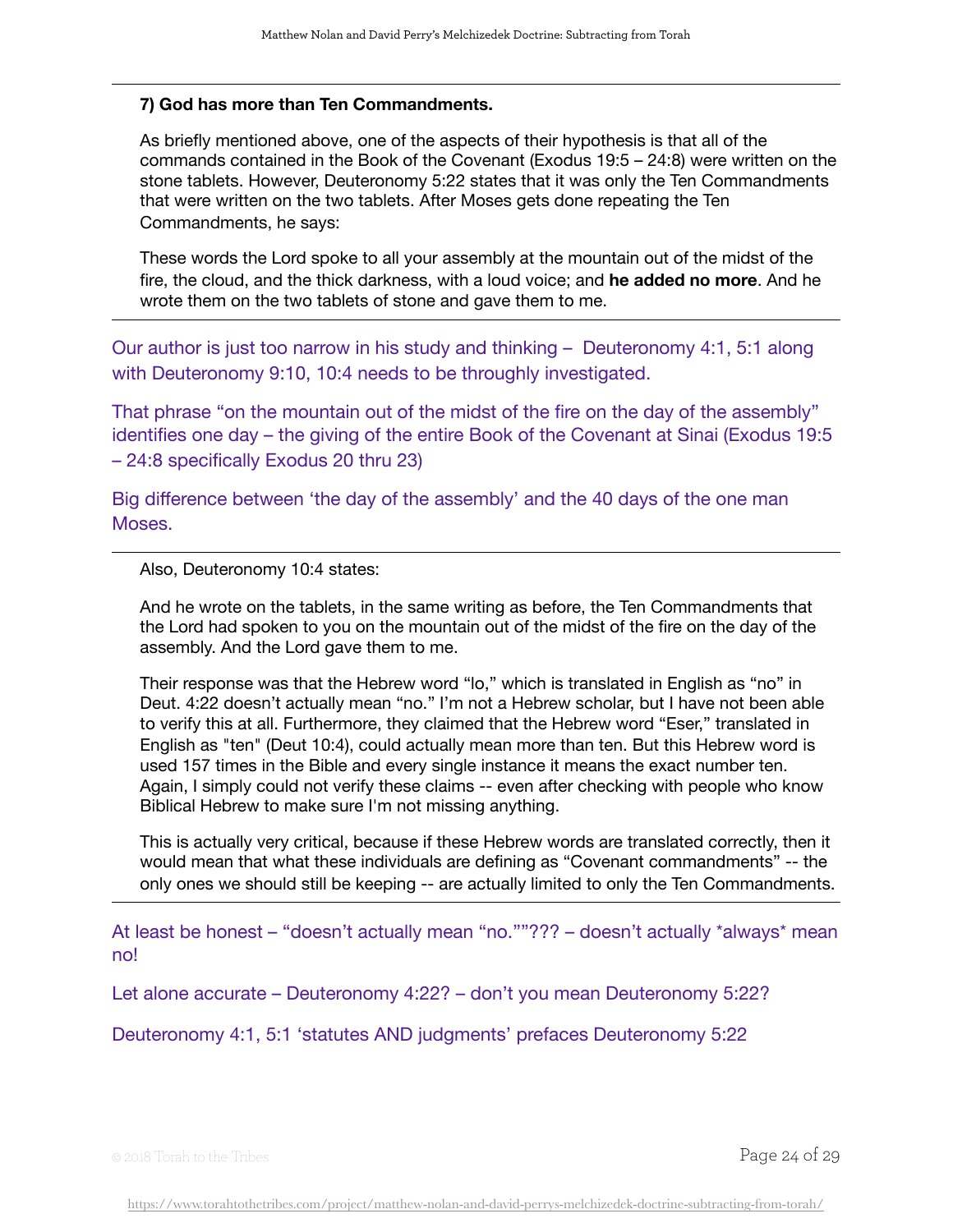## H3808 לה לוא לא  $\ln^{\wedge} \ln^{\wedge} \ln^{\wedge}$

; a primitive particle; not (the simple or abstract negation); by implication no; often used with other particles:  $- X$  before,  $+$  or else, ere,  $+$  except, ig [-norant], much, less, nay, neither, never, no ([-ne], -r, [-thing]), (X as though . . . , [can-], for) not (out of), of nought, otherwise, out of,  $*+$  surely,  $+$  as truly as,  $+$  of a truth,  $+$  verily, for want $*$ ,  $+$  whether, without.

surely, as truly as, of a truth, verily, for want – "more".

That would be the theological implication of their position if those passages are translated correctly (which they are).

## **8) There is no reason to assume that the commands placed on the side of the Ark are less important or valid than the commands placed inside the Ark.**

Furthermore, if the commands placed on the side of the Ark of the Covenant are somehow less important, then by that formula, the entire rest of the Bible, including the New Testament documents, are therefore even *less* important as they are not included in the Temple at all!

A wonderful example of Greek 'if-then' logic – But- We are dealing with the Bible – Hebrew Block Logic and Yes; what was placed "IN" the Ark is separate to Yah therefore more important – Agreed?

Yahshua Himself spoke of the 'weightier issues of Law' Matthew 23:23.

## **9) There is no evidence that this theory is true.**

Why is there not a single trace of clear instruction or dialogue about this supposed distinction in the entire Bible? If this theory is true, then it would most certainly be the most important doctrinal revelation since creation. And indeed, it would be reasonable to assume that the prophets would have foretold of it. Also, wouldn't the apostles have gone into great depth on the subject so that there would be no confusion? Furthermore, there is so much arguing between Paul and his opponents on the issue of Torah, but not one single time did he think to just explain to the Circumcision Party that there are two different books!?

"There is no evidence that this theory is true." Another direct fabrication!

Our author says "Why is there not a single trace of clear instruction or dialogue about this distinction in the entire Bible?" Oh but there is Galatians 3:17-19 from v:10 for one. You say "you would think that the prophets would have foretold it" Oh but they did Genesis 49:10 for one – Ezekiel 20:24-25 for another.

© 2018 Torah to the Tribes Page 25 of 29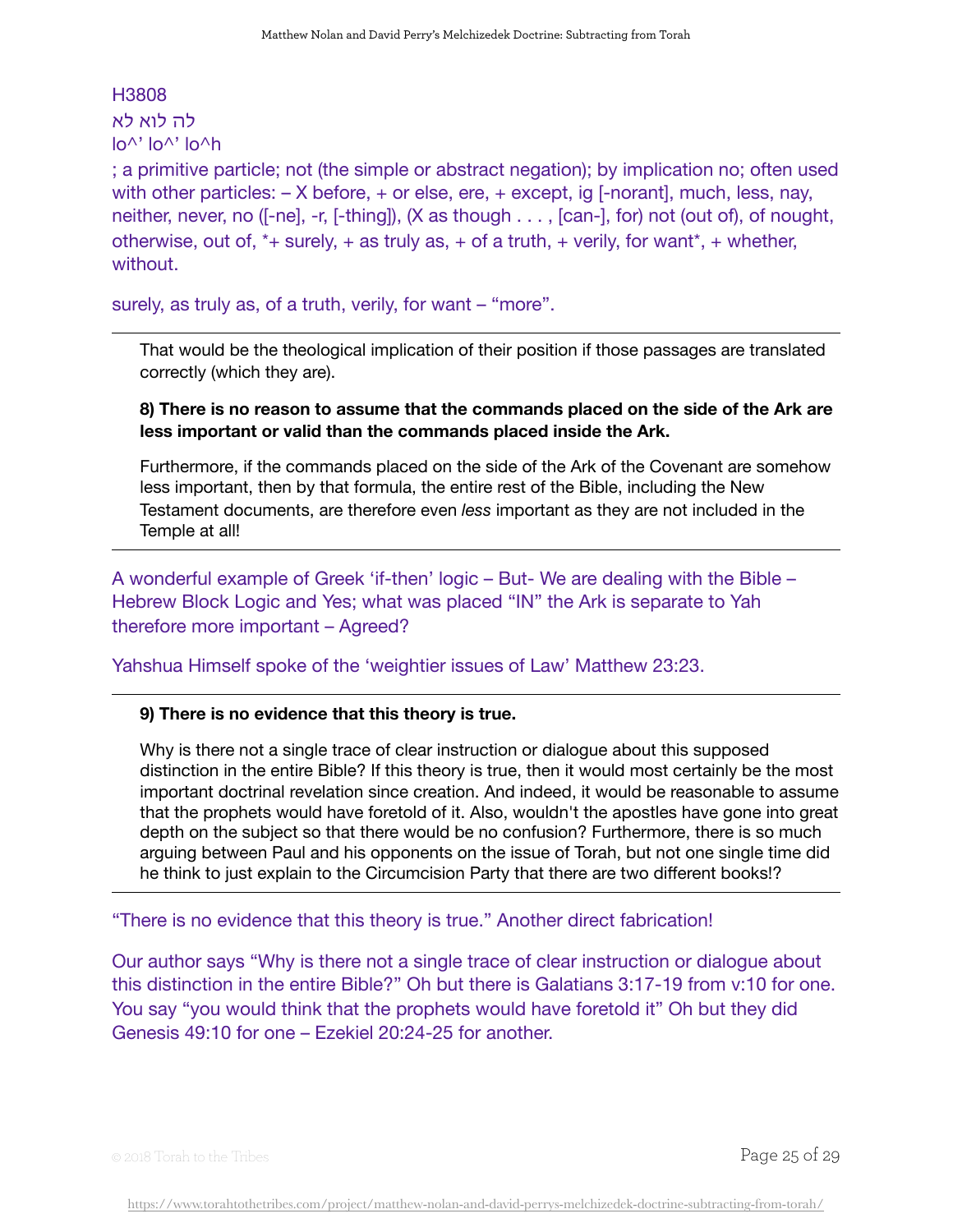"Not one single time did he think to just explain to the Circumcision Party" see the above – But we also must remember Paul was in a time of initial transition to an old Jew mindset the would not see it another way (much like you).

Paul is brilliant and it seems unreasonable that he would miss such an opportunity to set the record straight. On the other hand, he seems to defend the Torah to the hilt. This topic is extremely controversial between Torah-based Messianics today and those who hold to this doctrine -- how much *more* would it be controversial in a world full of Jewish Messianics who were even more zealous about the Law since the Temple was still standing? Yet there is not a single biblical or extra biblical source telling us of such arguments? This alone makes it very suspicious to me as a modern day creation.

Yet there is not a single biblical or extra biblical source telling us of such arguments?"

This is a clear and easily refutable false statement of facts (see 1-10 below) that the author uses to try and establish a false premise. A false premise in which to entice the reader into drawing a false conclusion. Making false statements like 1, 2 & 3 above now brings into question all subsequent statements made by the author throughout the rest of the article.

- 1. I for one don't like to look to extra biblical sources to validate a biblical belief, but since the authors first point requires it: The Book of Jubilees penned after the Golden Calf Breach starts in V.1 with V.1 of the Book of the Law: *'Come up to Me on the Mount, and I will give you two tables of stone of the Torah and of the commandment, which I have written, that you may teach them.'* Why would Jubilees start at exactly the correct opening verse of the book of the law if the book of the law is nothing more than a run on from the book of the covenant with no beginning/ opening verse? The chances of 1 verse being exact in its placement out of all the verses of all of scripture is remarkable and should cause one to take pause and reconsider by this fact alone.
- 2. Christianity has heavily documented *'a change in law'* post resurrection of Christ and has used the unbiblical terms, *"moral law"* and '*ceremonial law'* as terms of distinction of law due to it accepting the change and distinction written in the NEW TESTAMENT Scriptures (Hebrews 7.12) and noting the clear and distinct NEW TESTAMENT usage of the phrase 'book of the law' (Galatians 3:10).
- *3.* OLD TESTAMENT PROOF of a change and distinction in law: Genesis 49:10 states there will be a change in the law: *The sceptre shall not depart from Judah, nor a lawgiver from between his feet, until Shiloh come; and unto him shall the gathering of the people be*. *Until* means impending change, *'a change of law'* (Hebrews 7:12).
- 4. Even Rabbi Rashi distinguishes between the 2 of them. [http://www.chabad.org/library/bible\\_cdo/aid/9885/jewish/Chapter-24.htm#showrashi=true](http://www.chabad.org/library/bible_cdo/aid/9885/jewish/Chapter-24.htm#showrashi=true)
- 5. Jewish Encyclopedia<http://www.jewishvirtuallibrary.org/book-of-the-covenant>

© 2018 Torah to the Tribes  $\overline{P}$   $\overline{P}$   $\overline{Q}$   $\overline{Q}$   $\overline{Q}$   $\overline{Q}$   $\overline{Q}$   $\overline{Q}$   $\overline{Q}$   $\overline{Q}$   $\overline{Q}$   $\overline{Q}$   $\overline{Q}$   $\overline{Q}$   $\overline{Q}$   $\overline{Q}$   $\overline{Q}$   $\overline{Q}$   $\overline{Q}$   $\overline{Q}$   $\overline{Q}$   $\overline{$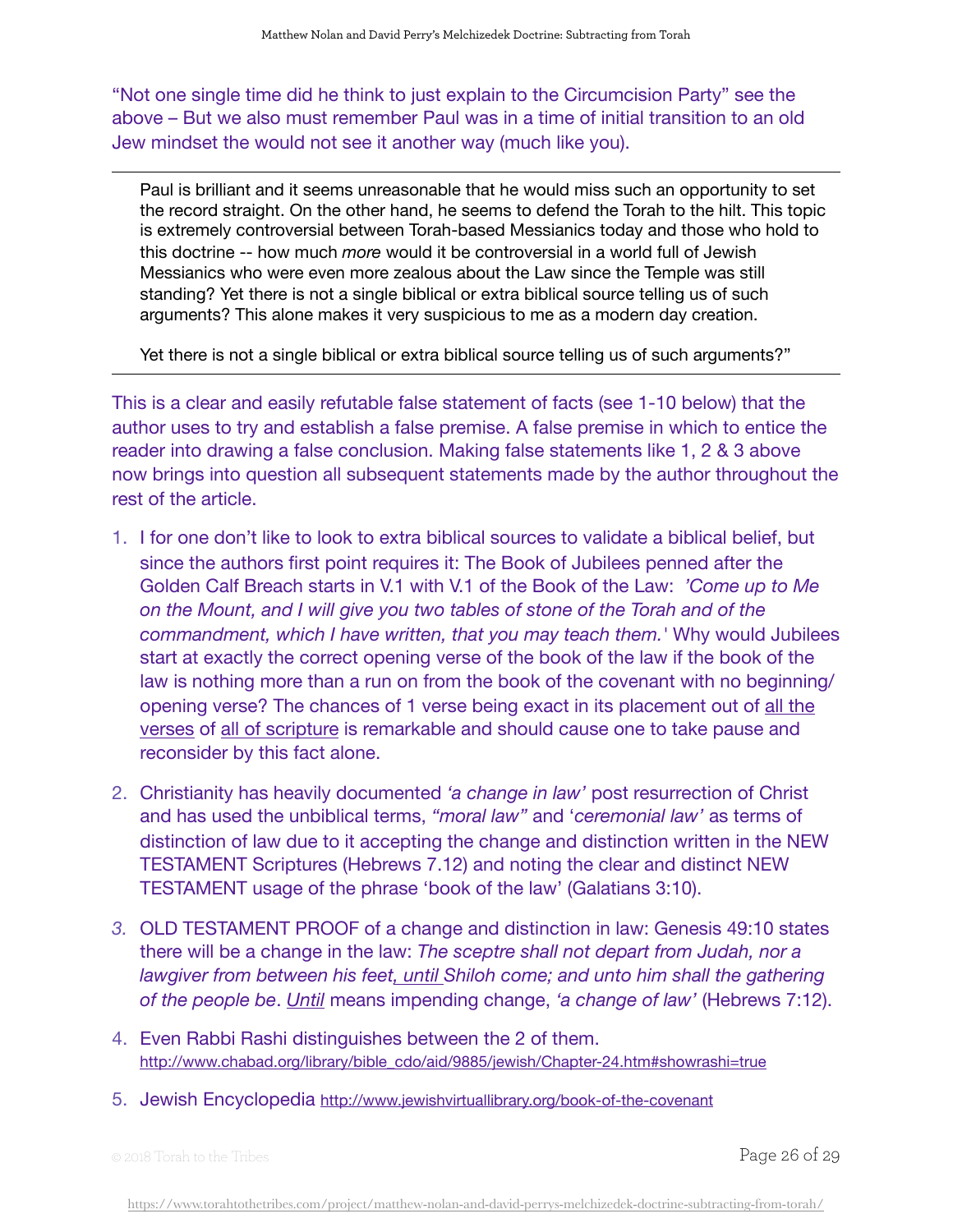- *6.* **Professor of Hebrew and Semitic Languages and Literatures at the University of Pennsylvania Jeffrey Tigay** teaches they are two different scrolls. Question posed by a theology student to Professor Jeffrey Tigay, Q: '*It seems to me that the Book of the Covenant (BoC) is different than the Book of the Law (BoL), because in the verse-A leads me to think that BoC already done/finish/complete that time when Moses took the blood and threw it on the people and said, "Behold the blood of the covenant that the LORD has made with you in accordance with all these words." On the other hand, BoL is still being written - it's the book where Moses is writing verse-B. So then there are two books, the BoC and the BoL'.* **Answer** from Professor Jeffrey Tigay Professor of Hebrew and Semitic Languages and Literatures at the University of Pennsylvania*: Ans: Book of the Covenant refers specifically to what was given in Exodus 20:19-23:33, which begins The Lord said to Moses: Thus shall you say to the Israelites ....So in a sense I think you are right...they are two different scrolls...although the Book of the Covenant is a subsection of the greater Torah Teaching.*
- *7. The Elohist ("E"): According to the modern documentary hypothesis, the text of the Book of the Covenant was originally independent, but later embedded by the Elohist ("E") in their writings.*
- 8. **Oxford University Press, England**: It is much debated within academic circles whether the Ritual Decalogue, or the Covenant Code, was the original form, as they have a strong resemblance to one another. It is certainly the case that the Covenant Code resembles an expansion of the Ritual Decalogue, but conversely, the Ritual Decalogue resembles a summarizing of the Covenant Code. Nevertheless, it is equally possible that both of these codes were independently constructed. Raymond Westbrook, "What is the Covenant Code?" in *Theory and Method in Biblical and Cuneiform Law: Revision, Interpolation and Development*, ed. B.M. Levinson (Sheffield: Sheffield Academic Press, 1994), 15-36.^ *a b* Coogan, Michael D., *A Brief Introduction to the Old Testament*, Oxford University Press, 2009, p. 424.^ *a b c d* Coogan, pp. 109–110
- 9. Dr. David Perry Th.d. received his Doctorate of Theology from a nationally accredited university; his doctrinal dissertation was based upon the distinction of the book of the covenant compared to the book of the law and the dissertation obviously underwent thorough peer review for him to receive a Doctorate on the subject.
- 10.**Book of the Law is first alluded to in Deuteronomy 17:18,** *"write a copy of this law in a book"* Why? Moses already had the Book of the Covenant (Exodus 24:7-8). Then in Deuteronomy 28:61 *"Book of this Law."* First mentioned by name (Book of the Law) in Deuteronomy 29:21. this is a red flag because It states *"..according to all the CURSES of the Covenant that are written in this Book of*

© 2018 Torah to the Tribes Page 27 of 29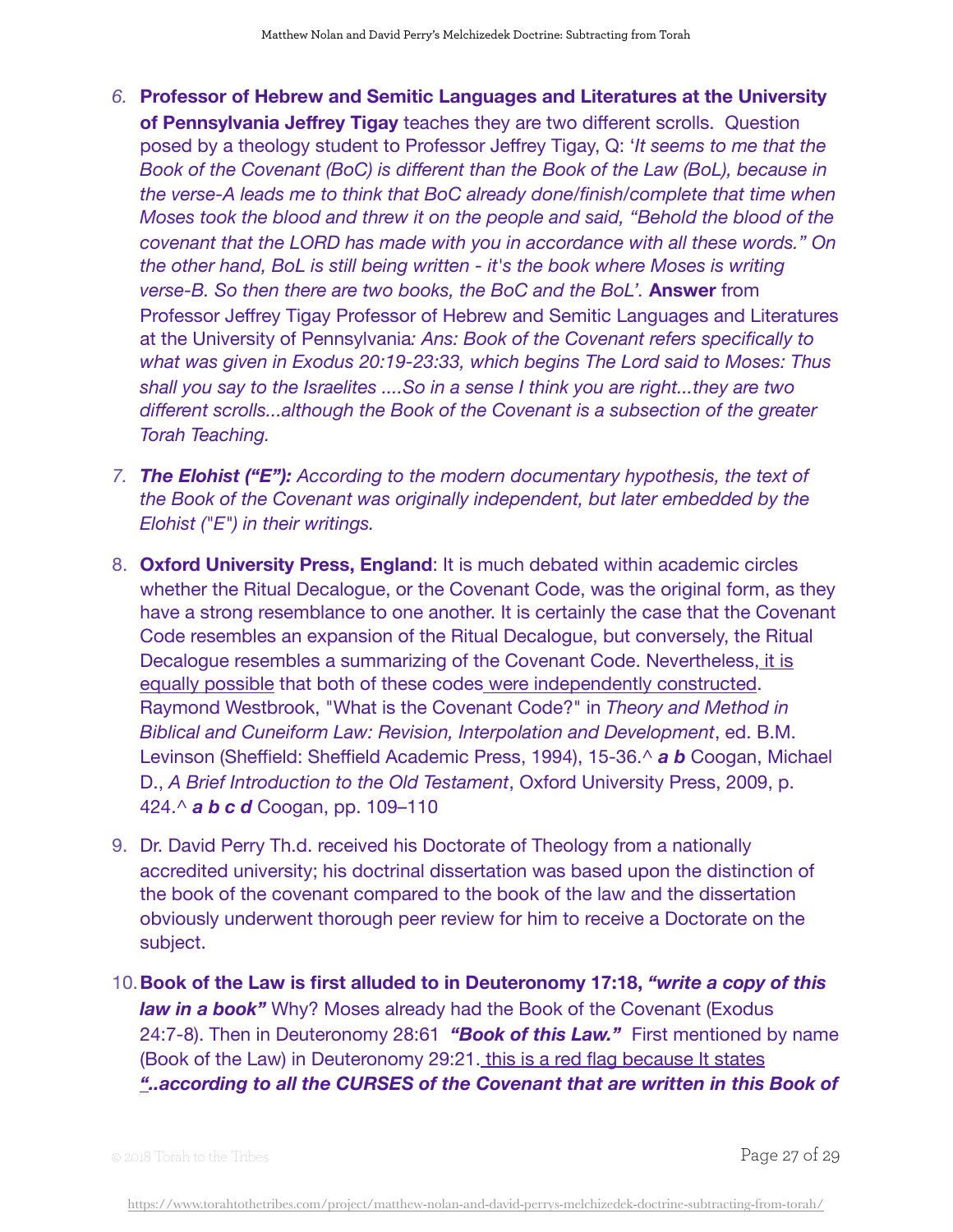*the Law,"* this proves that we are looking at two distinctly separate books because there were NO curse'*s*' (plural) mentioned before, during, or at the initiation of the covenant of Exodus 19:5, concurrent through to its ratification of Exodus 24:8, Some might say, 'what about Exodus 20:5? "…*visiting the iniquities of the father to the third and fourth generation…"* (from the 10 Commandments). But this is a ONE specific individual family limited curse. This isn't the personal and national curse'*s*' for covenant breaking, contained in the Book of the Law, Exodus 25 – 40, Leviticus, Numbers and Deuteronomy.

Our author says "Paul is brilliant" Yes!!! And if he would have studied him and compared that to Torah he would understand how brilliant.

# *Romans 10:2 For I bear them record that they have a zeal of 'God', but not according to knowledge. 3 For they being ignorant of Yah's righteousness, and going about to establish their own righteousness, have not submitted themselves unto the righteousness of Yah.*

All of us are to go on to Yah's Spiritual Maturity; (Note, these are Yahshua's words)

## *Matthew 6:33 But seek ye first the kingdom of Yah, and his righteousness; and all these things shall be added unto you.*

Did you notice the two phrases? – 'the righteousness of Yah', 'the kingdom of Yah, and his righteousness'. 'kingdom' in Hebrew is 'Malakah', YHWH Elohim is the King or 'Melek' and 'righteousness' is 'Zedek or in other words in Hebrew – Melchizedek.

## **10) The Apostles all continued to keep and teach the commands contained in the Book of the Law.**

Paul says that "all" Scripture is "breathed out by God and profitable for teaching, for reproof, for correction, and for training in righteousness." This would include the Book of the Law. James makes the judgment that the Gentiles will learn the rest of the Torah every Sabbath in the synagogue (Acts 15:21) knowing that the rabbis would be teaching the Book of the Law in addition to the Book of the Covenant. Is James advocating that the Gentiles learn false doctrine? Furthermore, all four of the commands listed in Acts 15:20 that Gentiles were specifically commanded to do are found in the "Book of the Law." Paul continued to observe Yom Kippur by fasting in Acts 28:9. Paul takes a nazarite vow in Acts 21:20-26. The list goes on and on.

Did the author just forget or would he have us rather ignore Acts 15:10?

*Acts 15:10 Now therefore why tempt ye Elohim, to put a yoke upon the neck of the disciples, which neither our fathers nor we were able to bear?* This had to do with the "Book of the Law."

© 2018 Torah to the Tribes Page 28 of 29